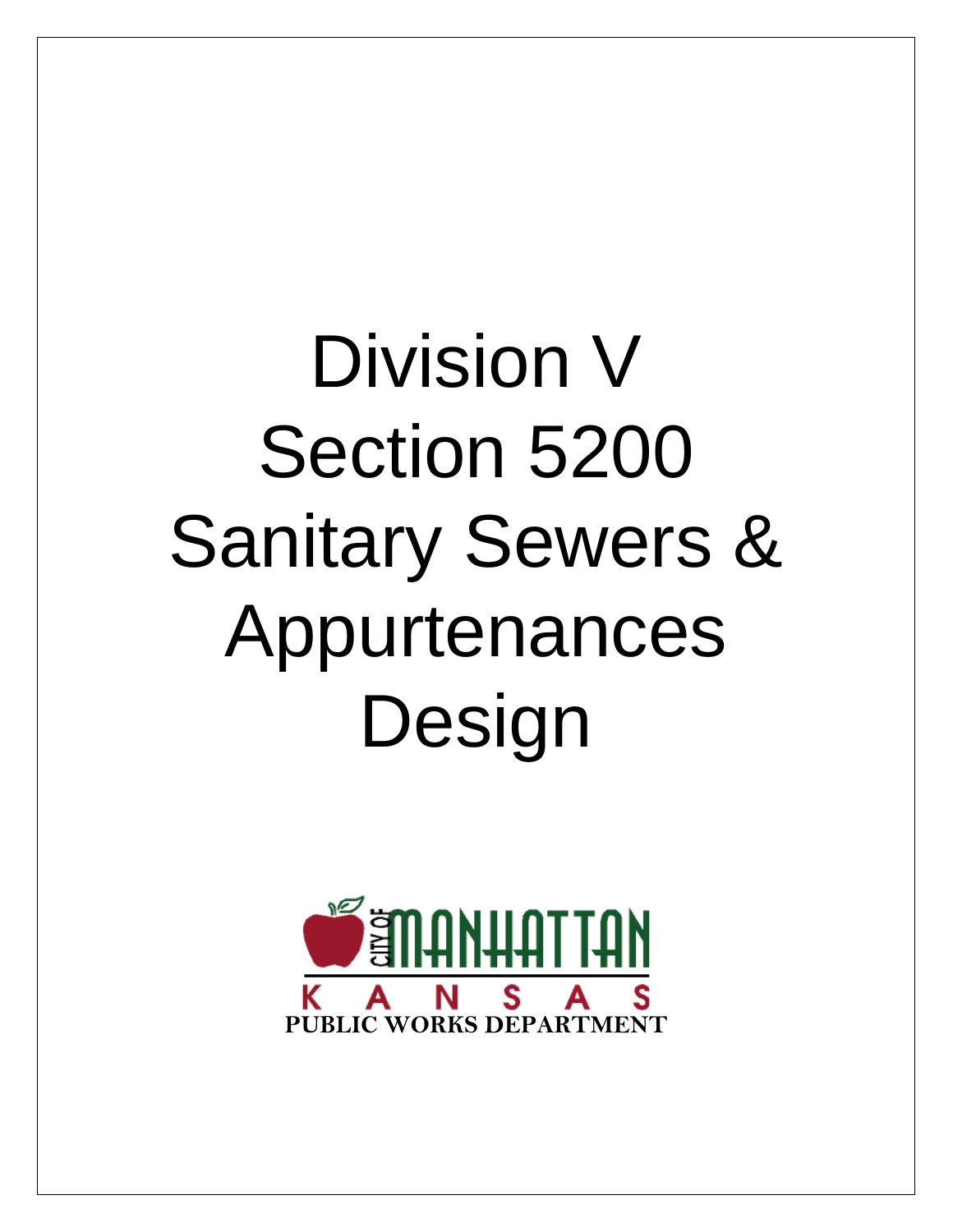

# **DIVISION V DESIGN CRITERIA**

# **SECTION 5200 SANITARY SEWERS AND APPURTENANCES**

| 5201   |  |
|--------|--|
| 5201.1 |  |
| 5201.2 |  |
|        |  |
|        |  |
|        |  |
| 5202   |  |
| 5202.1 |  |
| 5202.2 |  |
| 5202.3 |  |
|        |  |
|        |  |
|        |  |
|        |  |
| 5202.4 |  |
|        |  |
|        |  |
|        |  |
|        |  |
|        |  |
|        |  |
|        |  |
|        |  |
|        |  |
|        |  |
|        |  |
| 5202.5 |  |
| 5203   |  |
| 5203.1 |  |
| 5203.2 |  |
|        |  |
|        |  |
| 5203.3 |  |
|        |  |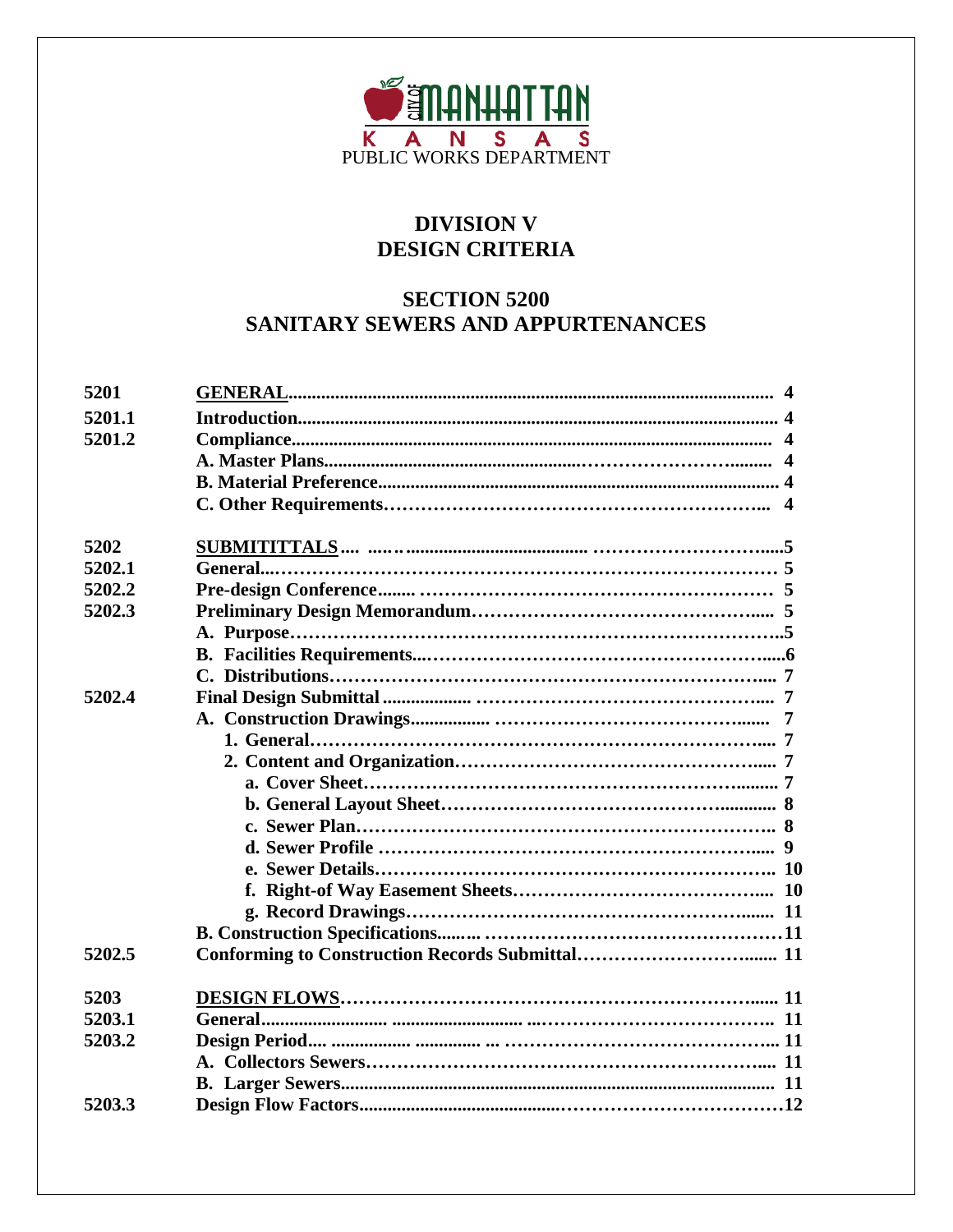|        | 12                                                                         |
|--------|----------------------------------------------------------------------------|
| 5204   |                                                                            |
| 5204.1 |                                                                            |
| 5204.2 | 14                                                                         |
| 5204.3 |                                                                            |
|        | Air and Vacuum Relief Valves (a) measure material and Vacuum Relief Valves |
| 5205   |                                                                            |
| 5205.1 |                                                                            |
|        |                                                                            |
|        |                                                                            |
|        |                                                                            |
| 5205.2 |                                                                            |
| 5205.3 |                                                                            |
| 5206   |                                                                            |
| 5206.1 |                                                                            |
|        |                                                                            |
|        |                                                                            |
|        |                                                                            |
|        |                                                                            |
|        |                                                                            |
|        |                                                                            |
|        |                                                                            |
|        |                                                                            |
|        |                                                                            |
| 5207   |                                                                            |
| 5207.1 |                                                                            |
| 5207.2 |                                                                            |
| 5207.3 |                                                                            |
| 5207.4 |                                                                            |
| 5207.5 |                                                                            |
| 5207.6 |                                                                            |
|        |                                                                            |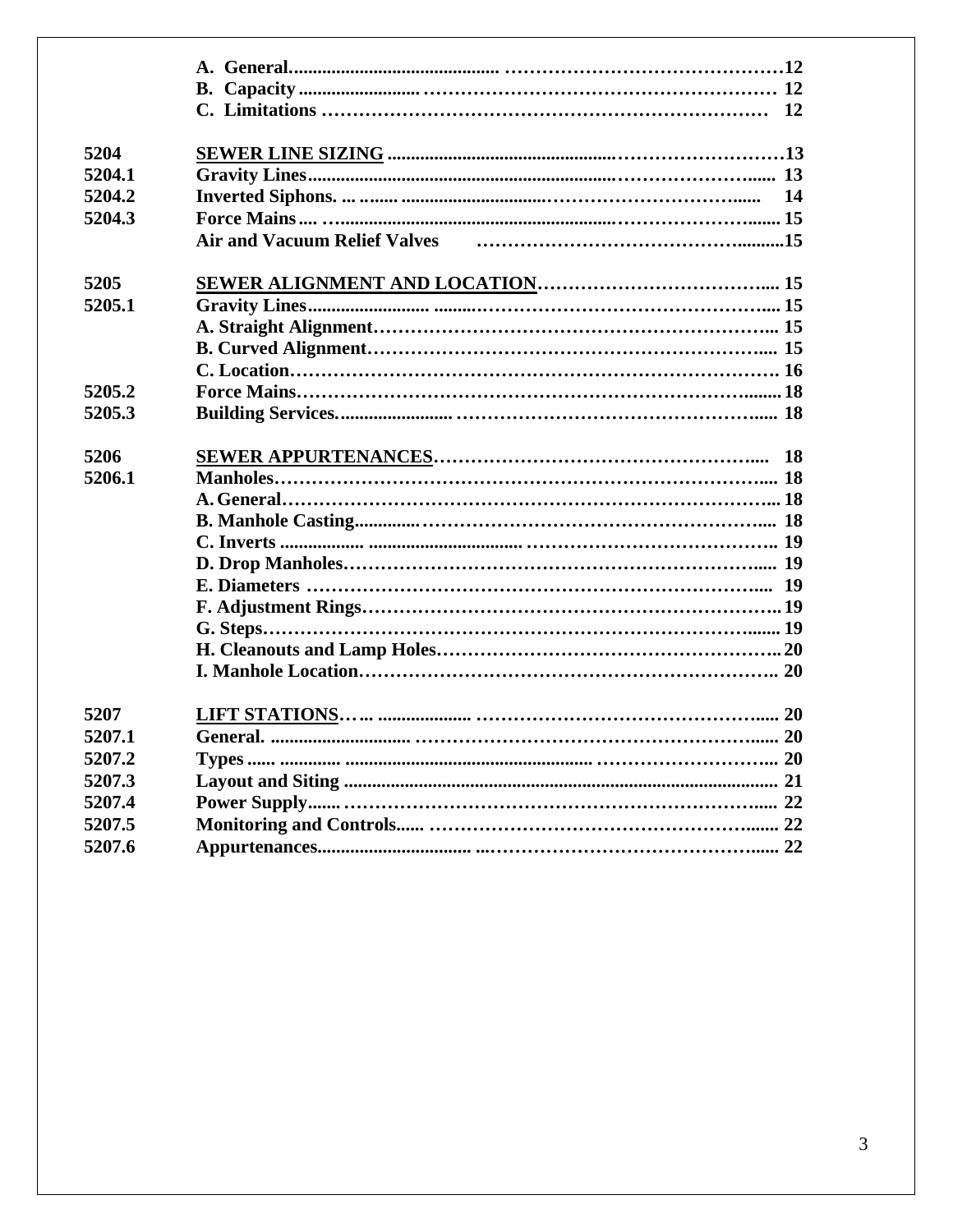### **DIVISION V DESIGN CRITERIA**

#### **SECTION 5200 SANITARY SEWERS AND APPURTENANCES**

#### **SECTION 5201 GENERAL**

5201.1 INTRODUCTION: This document sets design standards for sanitary sewers to be accepted by the City of Manhattan. It is intended to assist professional engineers by outlining minimum requirements for design.

These criteria cover design factors and provide guidelines for evaluations of plans and specifications by the City of Manhattan. These criteria are not intended to cover extraordinary situations and in such instances, deviations from the criteria may be allowed where justified upon the approval of the City Engineer.

The design of sanitary sewers shall be sealed by a professional engineer licensed in the state of the project site. The designer shall submit such additional design information as the City Engineer requires. Design calculations, soil studies, and field survey data are examples of pertinent design information necessary for plan review.

Qualified construction observation is required. Unless otherwise provided, this service shall be performed by the designer.

Where the term "shall" is used in this document, it is intended to mean a mandatory requirement insofar as any confirmation by the City Engineer is concerned. Other terms like "should", "recommend", and "preferred" indicate discretionary use.

#### 5201.2 COMPLIANCE:

- A. Master Plans: The proposed design shall be in accordance with master plans for the indicated area if formulated. Otherwise, a pre-design conference is required.
- B. Material Preference: Polyvinyl Chloride (PVC) is the preferred material sewer pipe and fittings of the City of Manhattan
- C. Other Requirements: It shall be the responsibility of the designer to comply with all standards and ordinances applicable to the project. The designer shall refer to the City Engineer for a complete listing of standards, codes, and ordinances required for conformance.

Other applicable design standards include the most recent published edition of the following:

- 1. Kansas Department of Health and Environment Minimum Standards of Design for Water Pollution Control Facilities.
- 2. Applicable ASTM Standards.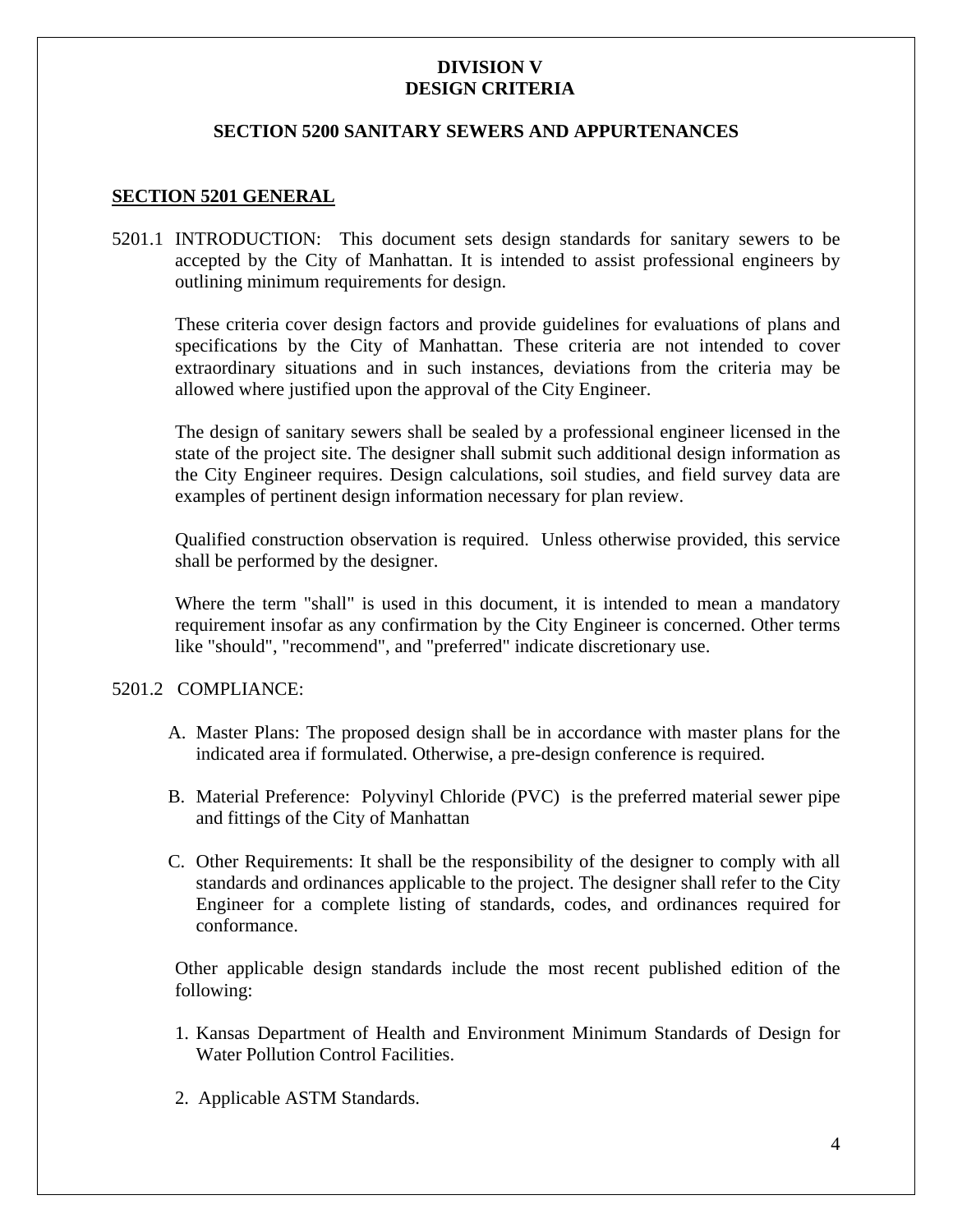3. Latest adopted version of the international building code as adopted to date.

All designs shall meet the minimum required by these standards.

## **SECTION 5202 SUBMITTALS**

- 5202.1 General: Proper preparation with timely and complete distribution are essential elements of the submittal process.
- 5202.2 Pre-design Conference: (Required for projects not planned to conform to the masters plan or meet minimum standards) A pre-design conference with City engineer, the designer, the developer where applicable, and representatives of the State regulatory agencies where appropriate, shall be conducted prior to any extensive design effort. A report or plan outlining the scope and objectives of the proposed project shall be prepared and shall be made available prior to the conference. A primary consideration in the proposed project development is conformance to current sanitary sewer master plans and other adopted policies of the City.

The design engineer shall demonstrate an understanding of local sanitary sewer ordinances, sanitary sewer standard specifications and documents, sanitary sewer rightsof-way, easement policies (both public and private) and State standards for sanitary sewerage facilities at the pre-design conference.

A preliminary schedule indicating proposed dates for design submittals, construction drawings and specifications reviews, construction bidding and award schedule, construction period, and conforming to construction records submittal shall be presented at the pre-design conference.

The design engineer shall be responsible for preparing minutes of the pre-design conference and furnishing a copy to all conference attendants within one week following the conference. The purpose is to provide mutual understanding and documentation for reference of principal matters covered at the conference. Proposed dates for furnishing the Preliminary Design Memorandum submittal and Final Design submittal and distribution shall be included in the conference minutes.

- 5202.3 Preliminary Design Submittal:
	- A. Purpose: The design engineer shall prepare a preliminary design memorandum and preliminary plans and distributed as agreed at the pre-design conference for reviews and approvals prior to beginning final design work. The preliminary design memorandum shall be a condensed version of the final design submittal but must contain sufficient detail to display adequate knowledge of the overall project requirements and scope.

The purpose of a preliminary design memorandum is to establish a common understanding through review comments, among all principal representatives involved in the project as to requirements and objectives of the project. Decisions and agreements reached at the pre-design conference. as included in the conference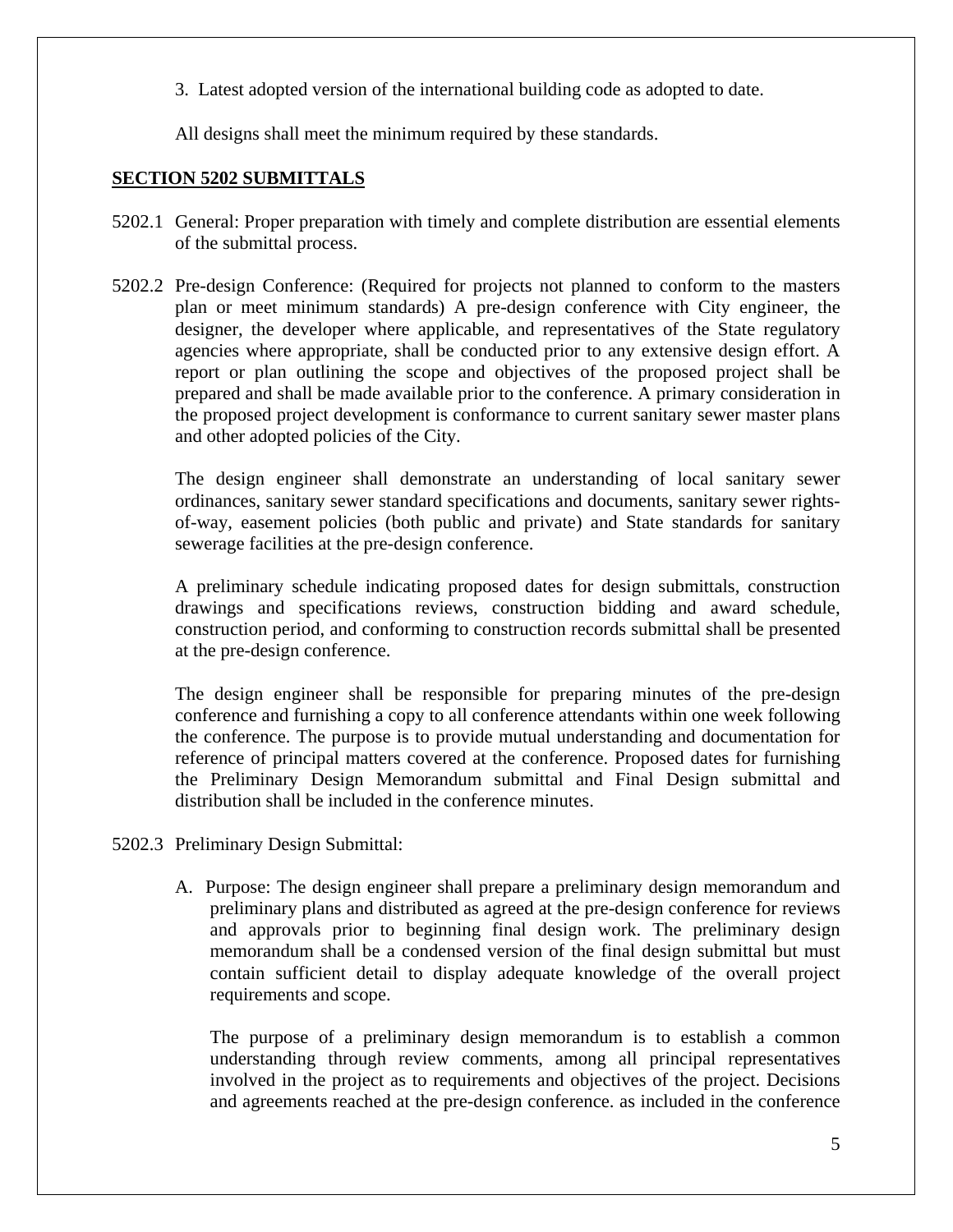minutes, shall be reflected in the preliminary design memorandum.

The preliminary design memorandum shall outline the project from concept through detailed implementation It shall briefly present the purpose and scope of the proposed sanitary sewer project and follow with a more detailed description of the project including:

- l. General location and information concerning the area to be served, including service area boundaries. .
- 2. Relative location of the project to existing sanitary sewerage facilities within and adjacent to the proposed service area.
- 3. Review of planning studies to determine land use, population projections and other factors affecting: wastewater discharges within the proposed service area as to both quantity and quality.
- 4. Estimates of present and future design flows within the proposed service area with consideration of expansion of facilities to serve upstream areas where applicable. (See Section 5203 Design Flows).
- 5. Consideration of treatment of wastewater from service area in either existing or new facilities.
- B. Facilities Requirements: Following an assessment of project area limits and sanitary sewerage service needs the design engineer shall evaluate sanitary sewerage system facilities requirements to meet the present and future needs including:
	- 1. Review available information concerning service area topography, geology. Sub surface soil types and ground water table elevation range and assess affects on design construction and operation of the project.
	- 2. Preliminary routing of proposed gravity sewers and lift station force mains where applicable.
	- 3. Preliminary site selections for lift stations and site access where applicable.
	- 4. Preliminary sizing based on capacity requirements and available slope along proposed routes and consider additional capacity requirements based on overall master planning for future expansion. (See Section 5204 Sewer Line Sizing).
	- 5. Lift station sizing, including holding basins and other site development and associated force main sizing. (See Section 5204 Sewer Line Sizing and Section 5207 Lift Stations.)
	- 6. Proposed construction material alternates for sewer pipe, manholes, castings and other construction based on established standards of the City Engineer.
	- 7. Determine temporary construction and permanent easement requirements and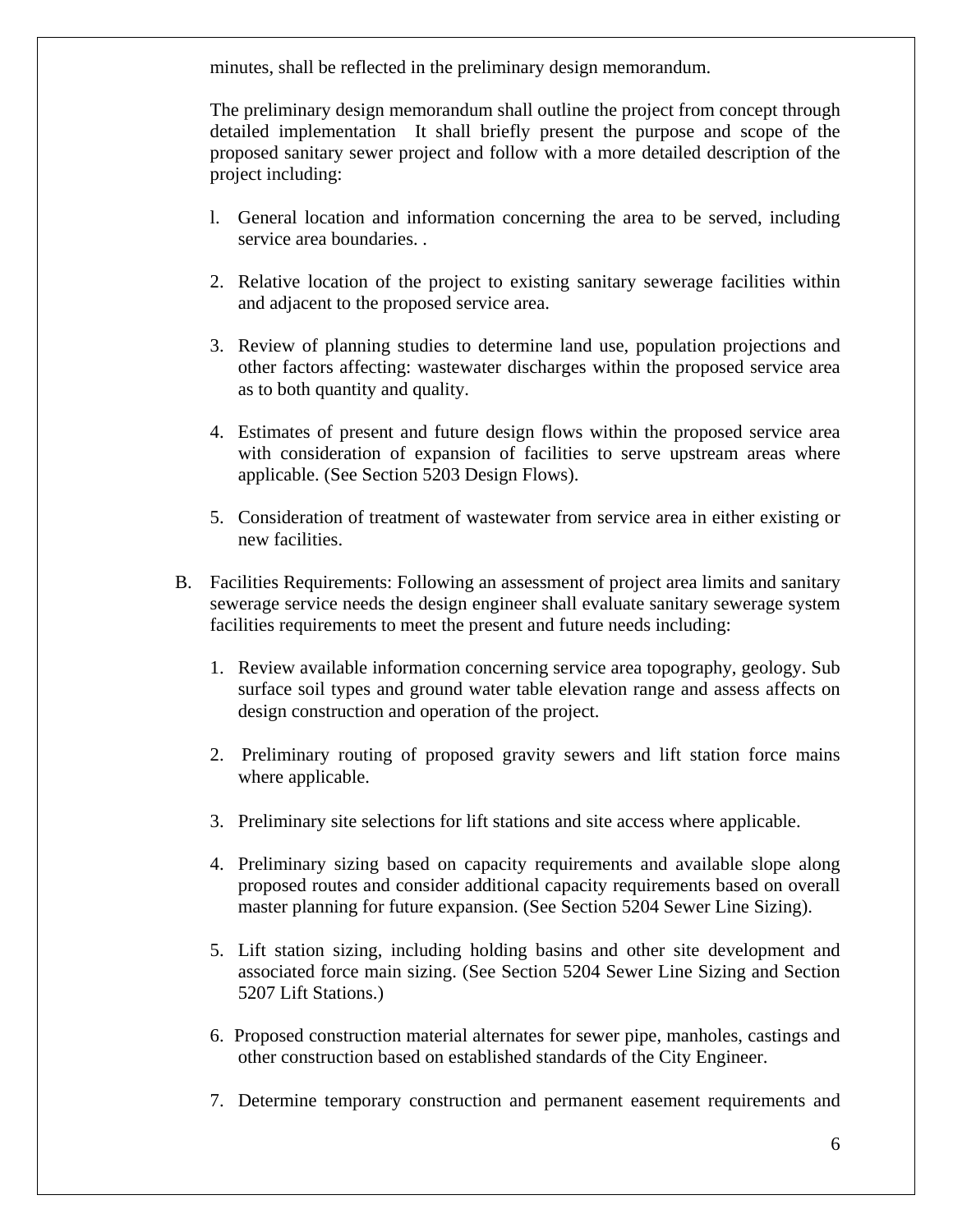other site access needs.

- 8. Prepare location drawings showing proposed facilities on current topographic map suitable for exhibit display.
- 9. Prepare preliminary opinion of project cost including construction, engineering, fiscal, legal and administrative with separate allowances for easements, rightsof-way, and lift station sites using the best information available without appraisals. A contingency should also be included.
- C. Distribution: The design engineer shall make distribution of the preliminary design memorandum and plans as established at the pre-design conference. Reasonable time shall be allowed for comments on the preliminary design submittal by reviewing parties with corresponding dates set for receipt of review comments and the final design submittal.
- 5202.4 Final Design Submittal: The final design submittal shall consist of construction drawings or plans, specifications and contract documents, adequate in detail and clarity for project bidding and construction.

Construction drawings shall be prepared from onsite surveys, aerial mapping, and/or lidar data, and other project site investigations. Existing surface and subsurface obstacles, utilities and other conditions affecting the design and construction of the project shall be indicated and identified on the construction drawings with reasonable detail and accuracy.

- A. Construction Drawings:
	- 1. General: Project construction drawings are a graphic representation of the location and detailed description of the work to be performed. The drawings along with the contract specifications and documents are the directives and guides to be followed in converting a project design into a usable sewerage facility.

After review by the City Engineer, the design engineer shall make any required revisions to the construction drawings and submit to KDHE for review and permit approval. Bids shall then be received for construction of the project. After completion of the project, the construction drawings shall be revised to reflect any changes or modifications to the original bid drawings and any pertinent field information discovered during construction shall be noted.

2. Content and Organization:

a. Cover Sheet: The cover sheet for the drawings shall include the following:

- 1. City Engineer's name, with name and number designation of the project and year.
- 2. General location map showing section, township and range with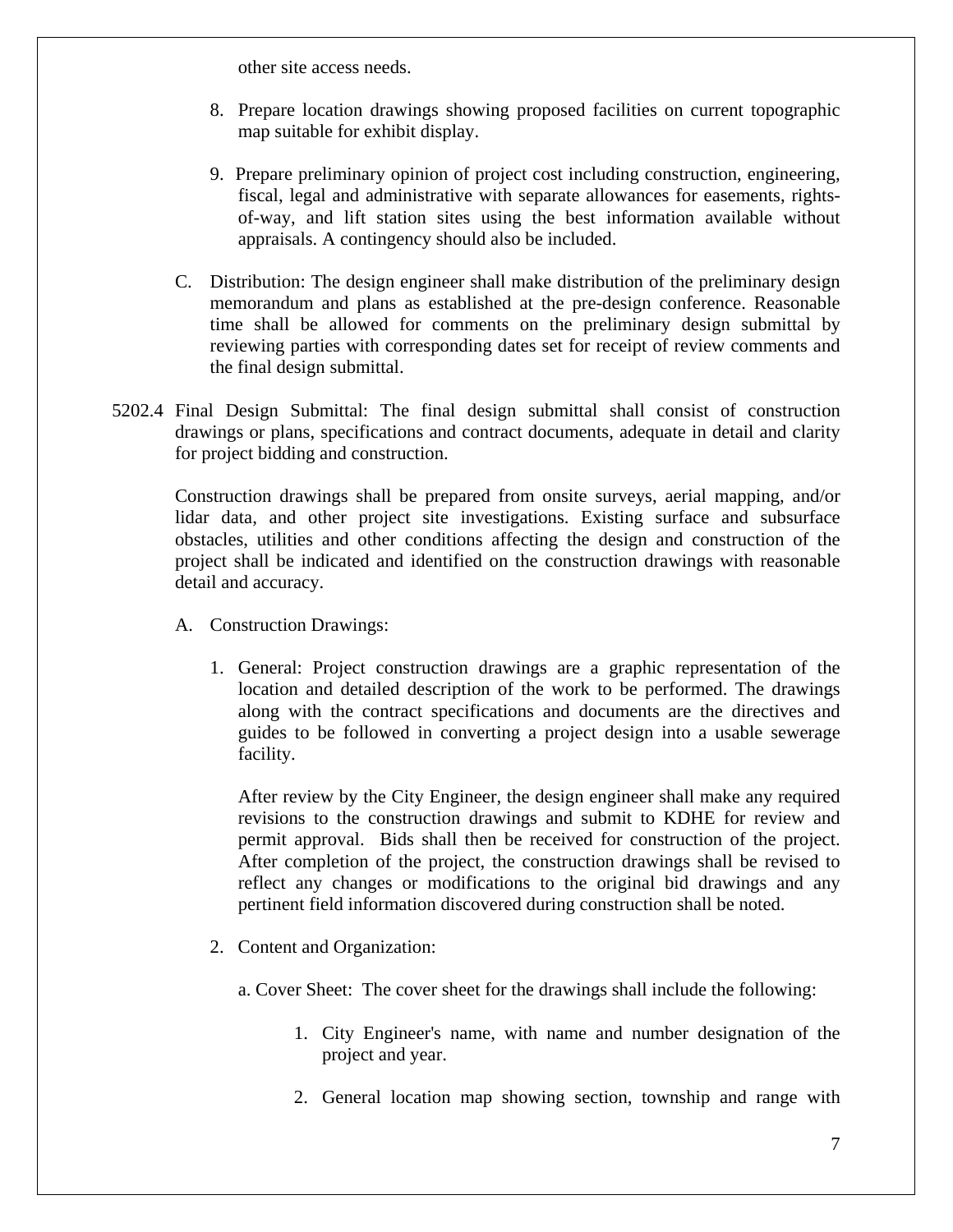project location indicated and locations of highways, streets, rivers. and other identifiable landmarks sufficient to provide convenient access to the project site.

- 3. Name and seal of the design engineer.
- 4. Name and signature of the approving authority, date of approval and construction permit number.
- 5. North arrow and graphic scale.
- 6. Legends, abbreviations, sheet index, sheet titles, and general notes and comments shall appear either on the cover sheet or on the following General Layout Sheet.
- b. General Layout Sheet: The general layout sheet shall contain a map or plat depending on the size of area over which the project is located, at an engineering scale necessary to show the entire system on one plan sheet of minimum size of 24" x 36". All elements of the project shall be identified and pipe sizes and limits of each size shown. Street names, references to USGS township, range, section lines and quarter section lines, easement and rightof-way location, and names of surrounding developments shall be shown. A table of the coordinate values for each manhole shall be shown based on the WGS 84 state plane coordinate system. Directional flow arrows shall be showed on pipes with design discharge in CFS.

Sheet numbering, usually one (1), project identification, design engineer identification. Professional Engineer's seal, revisions and record of issue identification blocks, north arrow, and scale shall be shown.

Abbreviations, legends, list of drawings and sheet titles, general notes and comments, if not shown on the cover sheet, shall be included on the general layout sheet.

c. Sewer Plan: Sewer plan shall be on plan and profile sheets of minimum size of 24" x 36" and shall be drawn directly above the sewer profile. Normally the sewer plan should be drawn with lower stationing starting at left and ending at the right side, with direction of flow from right to left. A single plan and profile shall be shown on each sheet.

The sewer plan view shall show the sewer survey alignment with the final location of the sewer center line relative to the field survey alignment by using angles and stationing. The plan view shall present the proposed design including the surface topography and utilities which are located along, across, or near the proposed sewer alignment, and any other existing. or proposed improvements or conditions in the vicinity of the proposed construction.

Temporary construction and permanent easements and rights-or-ways and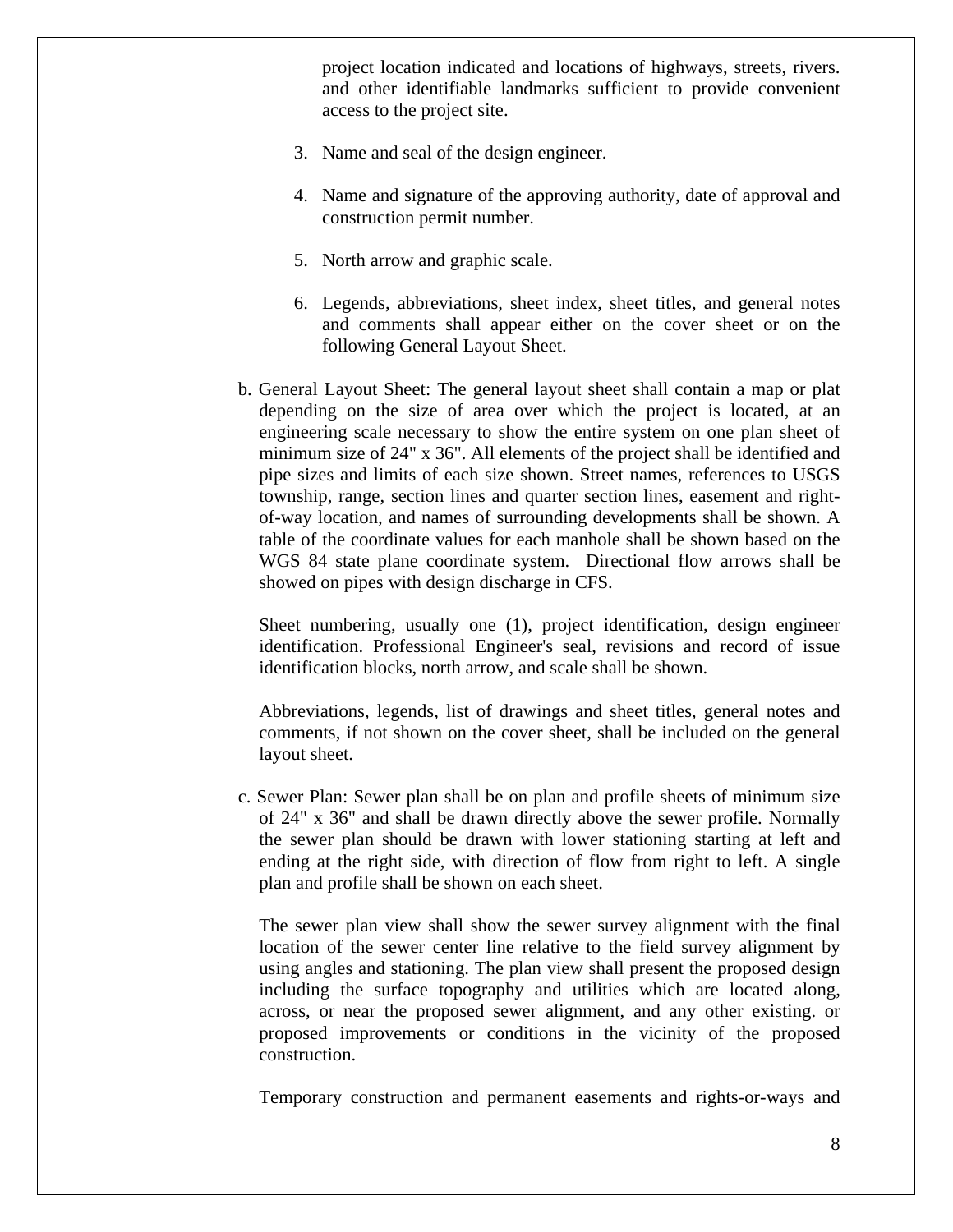project site access easements shall be shown in plan view on the drawings, Property owners, both private and public, within the easements and right-ofway shall be shown by name and property lines.

Survey elevation reference points (bench marks) shall be described and elevations with datum plan (U.S.G.S., etc.) shall be clearly identified on the plan strips.

In addition, the following shall govern sewer plan drawings:

- 1. Scale: 50 feet to one inch (Max): 10 feet to one inch (Min.)
- 2. North arrow shown on all plan areas of each sheet shall be positioned up or to the right..
- 3. Matching line with the matching project station must be clearly indicated.
- 4. Lot lines, lot numbers, block numbers, minimum finish floor elevations, building locations, and building designations shall be shown.
- 5. Stationing shall be indicated at every 100 feet. All public storm, sewer, public and private utility crossings shall be shown with their intermediate stationing indicated
- 6. Manholes, with internal diameters and identification numbers or letters, special structures, wye and tee locations shall be indicated and stationed.
- 7. Horizontal angles between incoming and outgoing pipes at manholes and other structures shall be indicated.
- 8. The existing sewer facility that is being connected to by the proposed project shall be identified by previous project number and/or name, previous project stationing or manhole identification.
- d. Sewer Profile: Sewer profile drawings shall be on plan and profile sheets and located directly below the sewer plan drawing of the respective profiled section of sewer. Layout arrangements by stationing and flow direction shall be as described for the sewer plan drawing under 5202.4.A.2.c.

Sewer profile drawings shall be continuous profiles of all sewer runs showing existing and proposed surface elevations. At all structures, the location (stationing) including the top casting and invert (in and out elevations) shall be indicated. Between structures, the pipe size and length, special pipe embedment, on encasement and tunneling or pipe casing shall be shown including the limits of each if not continuous throughout. In addition, the grade (slope) of the pipe between structures shall be shown as a percent expressed to the nearest hundredth.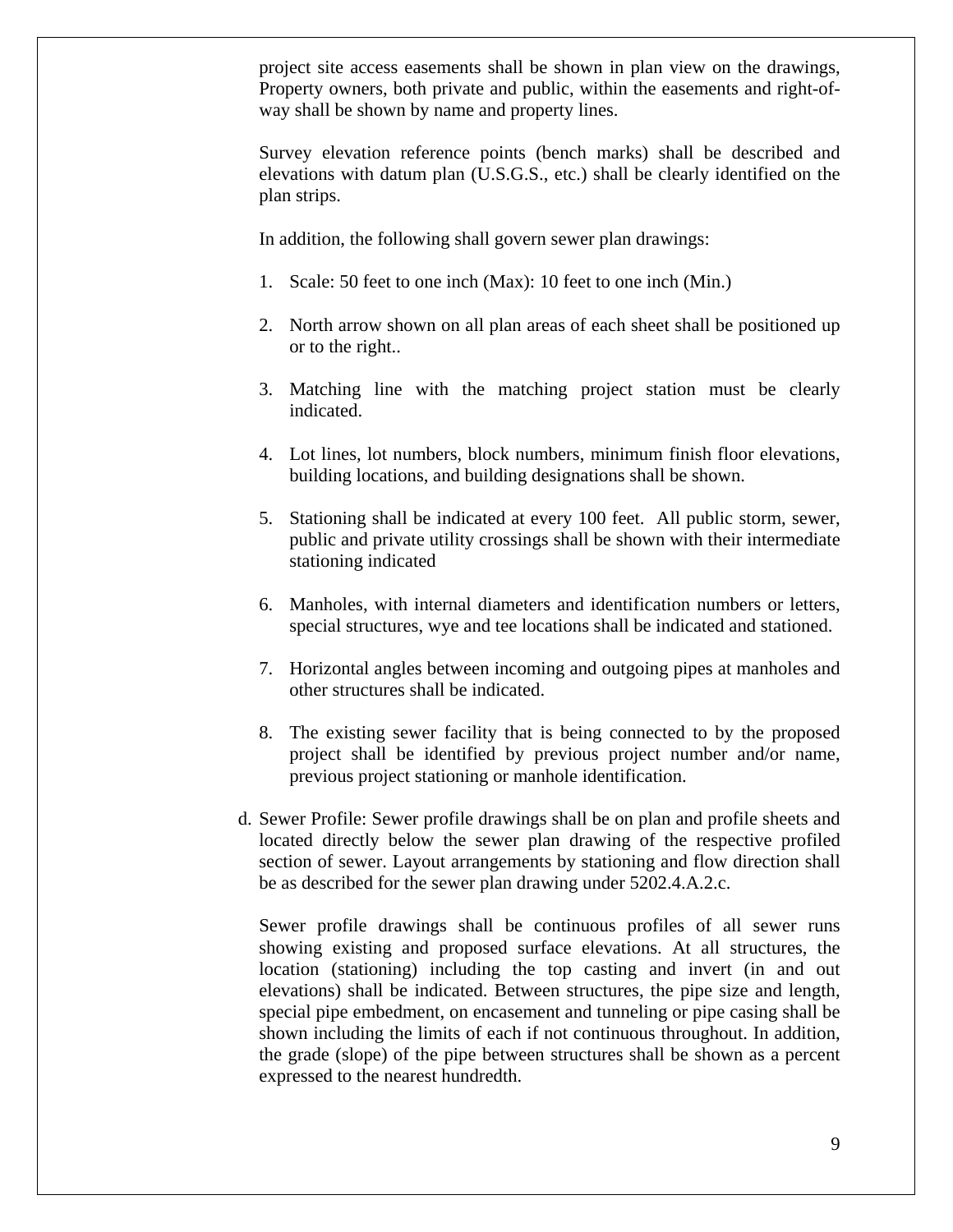Sewer profile drawings shall also conform to the following:

(1) Scale: Vertical - 10 feet to one inch.

Horizontal - 50 feet to one inch to match plan drawing.

- (2) Stationing at every even 100-foot (4+00. etc,) shall be indicated with intermediate stationing to locate and/or indicate limits of existing facilities or new construction including manholes.
- (3) Profile drawings shall provide material type and size of other utilities. Existing and proposed underground utility facilities crossing or paralleling within 100 feet of the new sewer alignment shall be indicated, based on best information available from utility owners and records.
- (4) Subsoil and other subsurface conditions. as desired by each City Engineer.
- (5) Parallel creek flow lines within 200 feet horizontal distance from the sewer alignment shall be shown at the proper elevation with dashed lines on the profile.
- e. Sewer Details: A standard detail sheet showing each type of standard manhole connections for dissimilar pipe materials between manholes, concrete encasement alternatives, sewer installation inside carrier pipe casings and liner plate runnels, special structure details not requiring additional drawings and other appropriate details shall be provided following the plan and profile sheets, unless reference is made to the City Engineer's approved standard details.
- f. Right-of-Way Easement Sheets:
	- 1. General: Right-of-way and easement sheet(s) shall be provided with most plan sets. The right-of-way/easement sheet shall be of minimum size of 24" x 36" and the size shall match all other sheets of the plan set. The scale may be the same as the plan/profile sheet. Only on small projects, where the required information could be included on the plan-profile sheets without undue clutter may this sheet(s) be eliminated. When a separate easement sheet is not provided the right-of-way and easement documentation shall be differentiated by utilizing such features as "hatching" or "gray shading" in order that the plan sheet remains clear and legible.
	- 2. Required Information: Right-of-way and easement (sheets) shall identify lot dimensions, ownership boundaries, owners names, address, tract and lot numbers, areas of each ownership, easement boundaries, areas of each easement, and the construction limits. Sufficient data shall be provided to identify the size and shape of each ownership and easement boundary,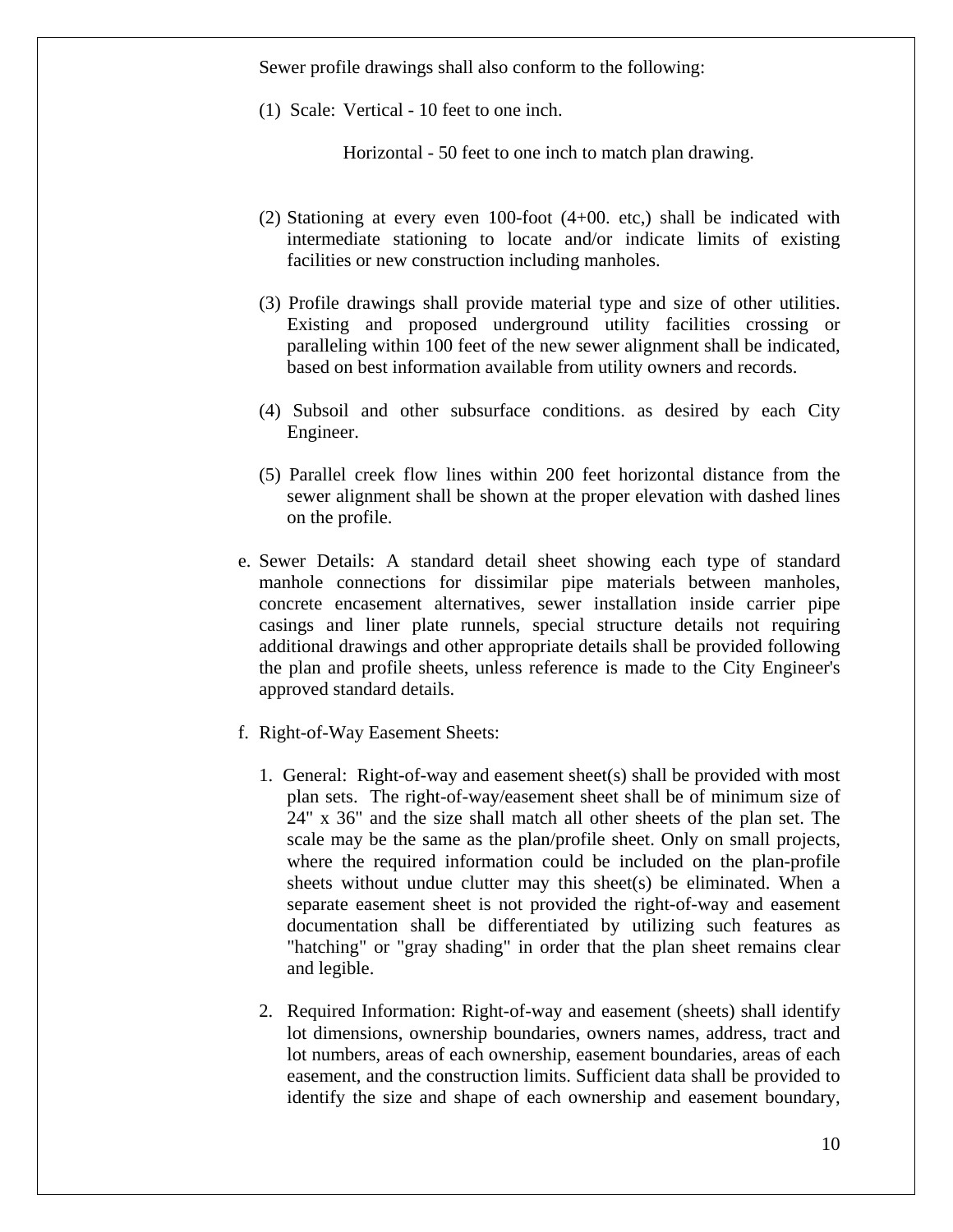including dimensions, bearings and angles. All proposed and existing easements and/or rights-of-way intended to be used as part of the project shall be identified survey centerlines and/or base lines which relate the right-of-way to the construction plans shall be identified. A legend shall be included for clarification. A north arrow and bar scale shall be shown.

- g. Record Drawings: Record drawings conforming to construction records shall be prepared and maintained during the life of the project. Recording details and submittal shall be as outlined in 5202.5 - Conforming to Construction Records Submittal.
- B. Construction Specifications: The technical specifications for sewer projects shall be in conformance with Section 2200.
- 5202.5 Conforming to Construction Records Submittal: During construction of the project the Contractor shall keep one record copy of all Specifications. Drawings, Addenda, Modifications and Shop Drawings at the site in good order and annotated to show all changes made during the construction process. These documents shall be available to the design engineer and shall be delivered to him for preparation of Mylar reproducible drawings conforming to construction records. The reproducible drawings shall be given to the City Engineer along with two complete sets of black line prints of the drawings at the end of the project.

A record of the locations of all sewer wyes and tees, and other buried facilities such as existing Utility lines, in addition to all construction changes and noteworthy underground soil conditions shall be accurately indicated on the construction record drawings. Unless otherwise required by the sewer entity measurements to underground locations shall be made in the upstream direction from the center of the nearest downstream manhole cover.

#### **SECTION 5203 DESIGN FLOWS**

- 5203.1 General: Sanitary sewers shall be designed to provide capacity for the anticipated maximum hourly quantity of sewage and industrial wastes, with approved allowance for infiltration and other extraneous flows. It should be noted that the infiltration and extraneous flow allowances vary widely within any given area depending on a number of conditions. The values presented in this section are minimum general unit design flows. The design engineer should be cautious in the use of these values as a set rule since local conditions may cause variance from any value noted herein.
- 5203.2 Design Period:
	- A. Collectors Sewers: Sewers of the size up to and including a nominal diameter of eighteen (18) inches shall be designed for ultimate development using existing and/or projected land use for the estimated ultimate population of the area served.
	- B. Larger Sewers: Sewers with a nominal diameter of larger than eighteen (18) inches shall be designed for a minimum design period of not less than twenty five (25)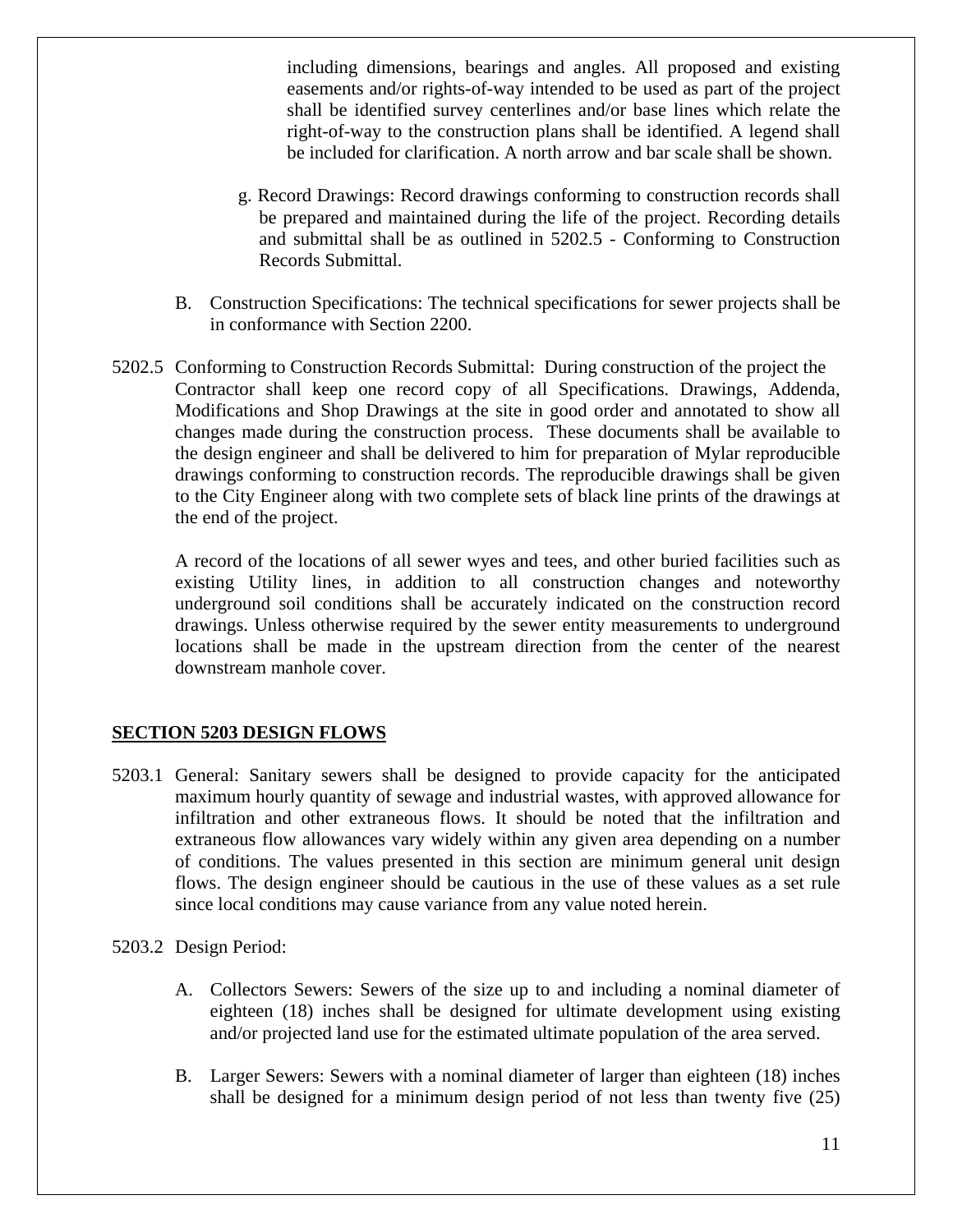years using existing and/or projected land use. A longer design period shall be justified by a cost-effectiveness calculation using the "present worth" method.

5203.3 Design Flow Factors:

- A. General: Sanitary sewers shall be designed to provide capacity for the anticipated maximum hourly quantity of wastewater (hourly peak flow), including appropriate allowance for infiltration and inflow. Actual measured flows shall be used whenever reliable wet and dry weather flow measurements are available.
- B. Capacity: In the absence of actual measured flows, the following minimum hourly peak design flows, by land use, shall be used (an infiltration/inflow allowance is included):

| <b>Land Use</b> |                                                                   | <b>Minimum Hourly Peak Design Flow Rate</b><br>(Cubic Feet per second per Acre) |
|-----------------|-------------------------------------------------------------------|---------------------------------------------------------------------------------|
|                 | Residential Housing:                                              |                                                                                 |
|                 | One-and two-family dwellings                                      | 0.005                                                                           |
|                 | Apartments: (Actual density to be<br>considered)                  |                                                                                 |
| a.              | One through three stories                                         | $0.020$ cfs/ac                                                                  |
| $\mathbf b$ .   | Four-story and above                                              | 0.022                                                                           |
|                 | Commercial: (Actual density and tenant<br>types to be considered) |                                                                                 |
| a.              | Small stores, offices and miscellaneous<br>businesses             | 0.010                                                                           |
| b.              | <b>Strip Shopping centers</b>                                     | 0.015                                                                           |
| c.              | <b>Regional Shopping Centers</b>                                  | 0.015                                                                           |
| d.              | High rise                                                         | 0.017                                                                           |
|                 | Industrial: (Actual density to be considered)                     |                                                                                 |
| a.              | Light                                                             | 0.015                                                                           |
| b.              | Heavy                                                             | As directed by the City<br>Engineer                                             |

C. Limitations: These design factors shall apply to watersheds of 300 acres or less. Design factors for watersheds larger than 300 acres shall be as follows unless otherwise directed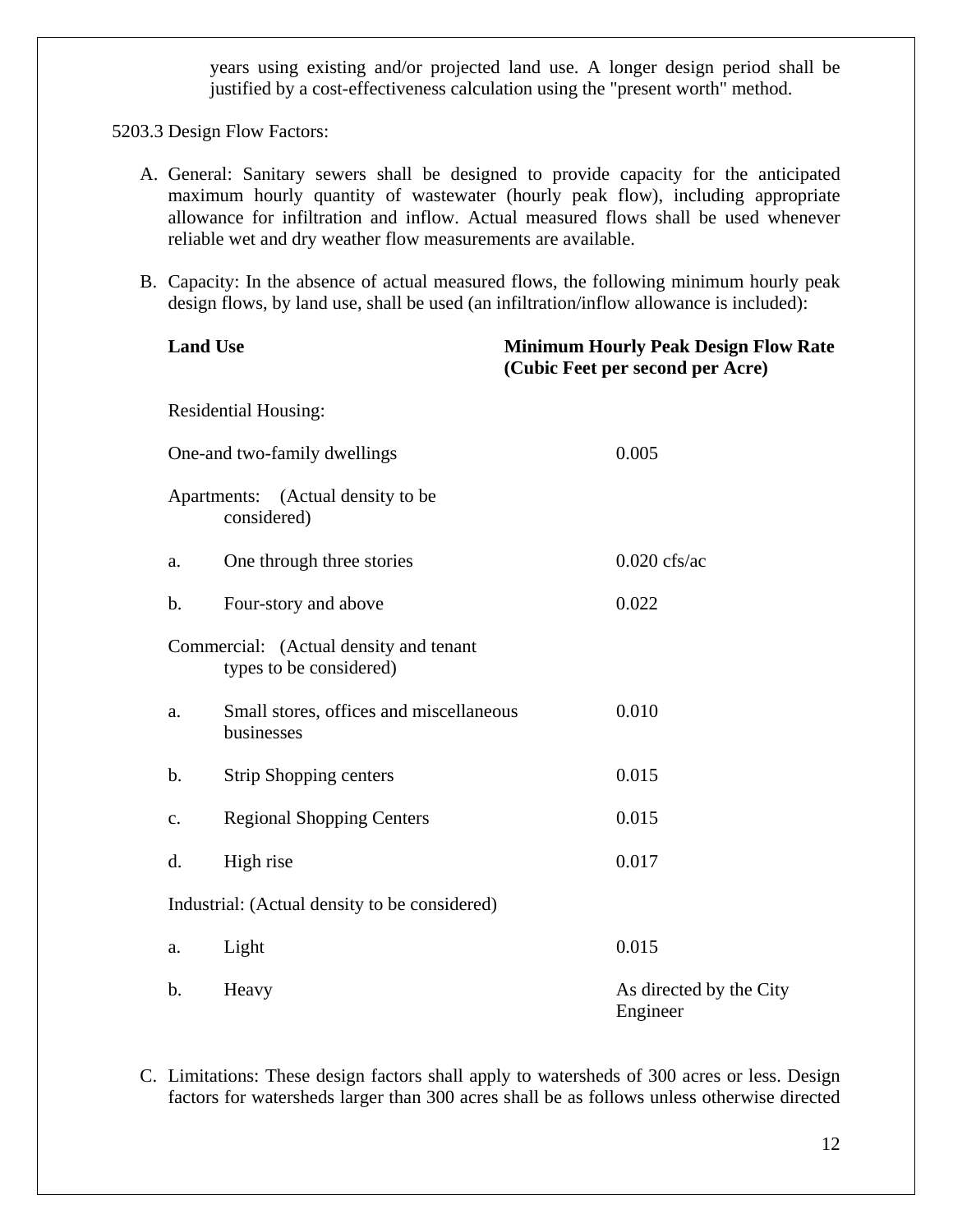by the City Engineer:

| Area in Acres | Minimum Hourly Peak Design Flow Rate<br>(Cubic Feet per Second per Acre) |
|---------------|--------------------------------------------------------------------------|
| 301-500       | 0.017                                                                    |
| 501-1,000     | 0.015                                                                    |
| 1,100-3,000   | 0.015-0.010 with linear decrease<br>based on watershed                   |

#### **SECTION 5204 SEWER LINE SIZING**

5204.1 Gravity Lines: All public sewer lines shall be at least 8 inches in diameter. The downstream sewer pipe shall have the same or larger nominal diameter as the upstream pipe unless otherwise approved by the City Engineer. All public sewers shall be designed to have velocity of not less than 2.0 feet per second when flowing full. The maximum velocity, when flowing full should be less than l0 feet per second. For maximum velocities, greater than 10 feet per second special consideration shall be given to protect against erosion. All public sewers up to, and including, 18 inches in diameter shall be designed to carry the design flow at two-thirds full, and sewers larger than 18 inches shall be designed to carry the design flow at three-fourths full.

All velocity and flow calculations shall be by Manning's Formula using the following equation

$$
Q = \frac{1.486 \cdot (A) \cdot (R^{2/3}) \cdot (S^{1/2})}{n}
$$

 $Q =$  Discharge in cubic feet per second  $A = Cross$  sectional area of flow in square feet  $n = R$ oughness coefficient of 0.013 (use regardless of pipe material type)  $R = Hyd$ raulic radius ( $R = A/P$ ) in feet  $S =$ Slope in feet per foot  $P = W$ etted perimeter in feet

 For straight sewer alignment between structures, the following minimum slopes shall be used. Subject to the approval of the City Engineer, these minimum slopes shall be steepened to account for additional energy losses when curved sewer alignment is used.

| Sewer Size<br>In inches | Minimum Slope in $%^*$<br>$n = 013$ |
|-------------------------|-------------------------------------|
| 8 inch                  | 0.400                               |
| 10 inch                 | 0.248                               |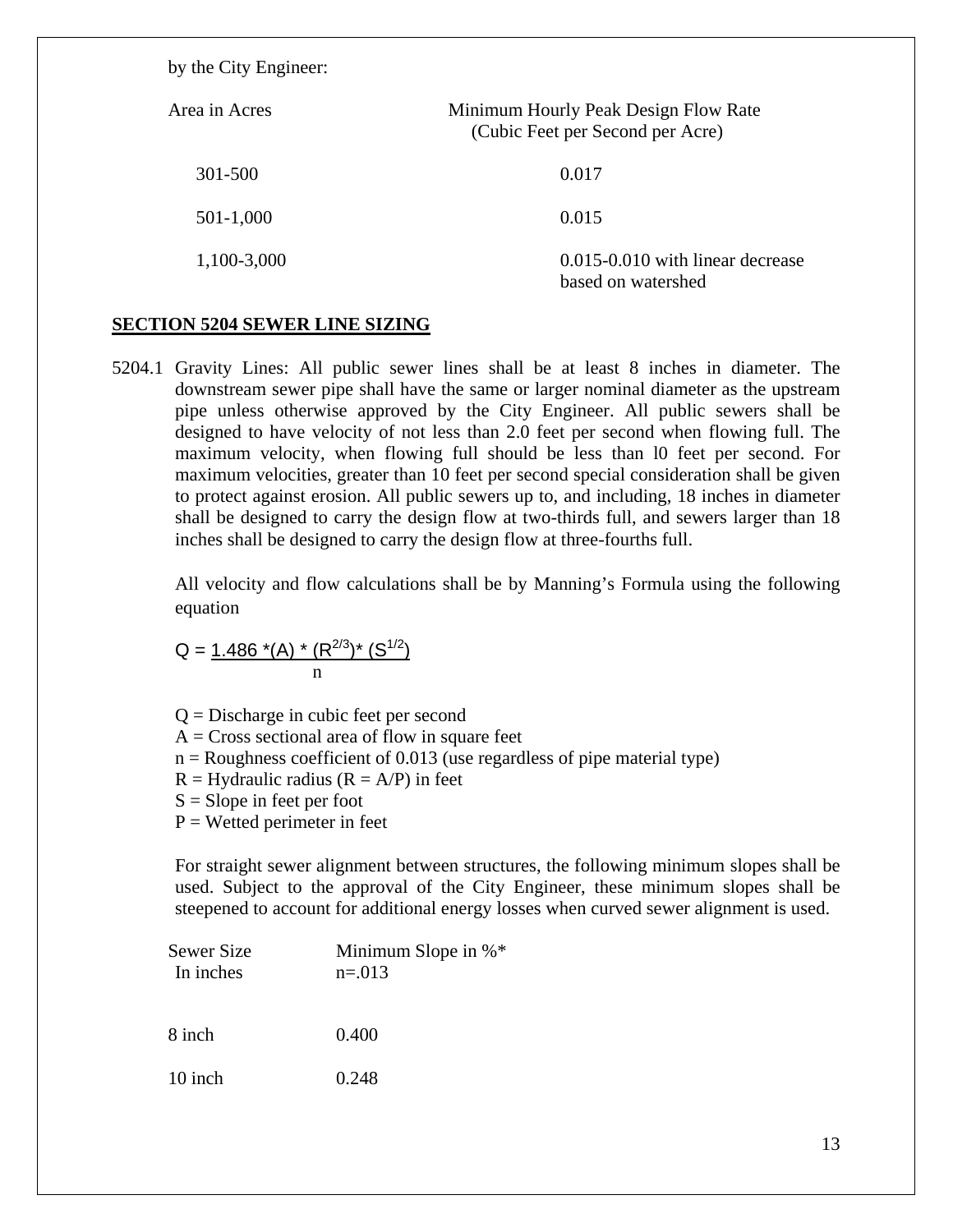| 12 inch            | 0.194 |
|--------------------|-------|
| $15$ inch          | 0.145 |
| 18 inch            | 0.114 |
| 21 inch            | 0.092 |
| 24 inch            | 0.077 |
| 27 inch            | 0.065 |
| 30 inch            | 0.057 |
| 33 inch            | 0.051 |
| 36 inch or greater | 0.045 |

\*Exceptions to the minimum slope 8 inch diameter sewer may be approved where a lift station can be eliminated. In these instances a slope of 0.30% may be allowed with prior KDHE approval on a case by case basis with adequate documentation.

All building sewer lines are governed by the City's local plumbing code.

5204.2 Inverted Siphons should have no less than two barrels with a minimum pipe size of 6 inches and shall be provided with necessary appurtenances for convenient flushing and maintenance. For easy hydraulic removal of solids, the following maximum grades are recommended on the rising leg: 6-inch pipe – 11  $\frac{1}{2}$  degrees, 8 to 12-inch pipe – 22  $\frac{1}{2}$ degrees, greater than 12-inch pipe – 45 degrees. The manholes shall have adequate clearance for rodding and in general sufficient head shall be provided and pipe sizes selected to maintain velocities of at least 3.0 feet per second for average flows. The inlet and outlet head losses should be addressed. The details shall be arranged so that the average flow is diverted to 1 barrel and so that either barrel may be taken out of service for cleaning.

Additional Information – Inverted Siphon:

The manholes located at the beginning and the end of the inverted siphon (upstream and downstream manholes) shall have a minimum internal diameter of 5 feet. This can be accomplished by providing a large hinged access door on the manholes and also provide an access road to one of the end manholes (preferably the upstream to permit convenient flushing) and at a minimum once each day based on initial upstream development. The inlet and outlet elevations shall be established based on hydraulic design to avoid surcharging the upstream line during design peak flow. The upstream manhole structure shall be designed so that the average daily flow is normally diverted to the flow barrel and so that either barrel may be taken out of service for cleaning.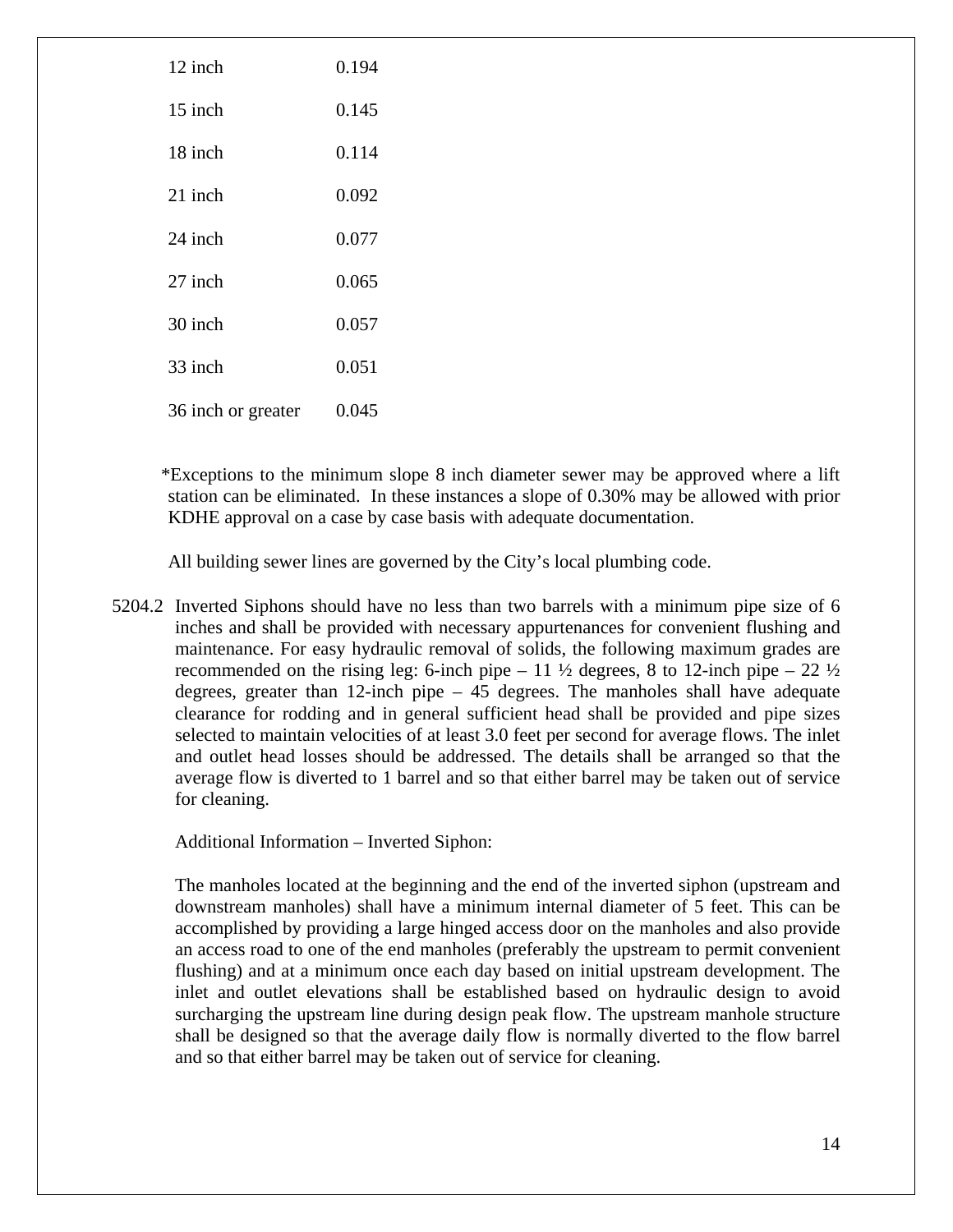The upstream manhole shall have either a vent for discharge of air or an air jumper pipe shall be connected between the upstream and downstream manholes. When air jumper pipes are utilized with an alignment that does not permit self-draining, some provision for automatic dewatering shall be included.

The final decision to permit the installation of an inverted siphon lies with the KDHE.

5204.3 Force Mains: All force mains for public sewers shall have at least a 4-inch nominal diameter except force mains with grinder pump installations may have a smaller size diameter when necessary to insure an adequate flushing velocity. Force mains shall have a velocity in excess of 2 feet per second at design average flow. Force mains should have normal operating velocity in suction lines between 2 feet per second and 8 feet per second and in discharge lines between 3 feet per second and 8 feet per second. Construction and pumping costs are factors that should be considered before selecting the size of the force main. Flat sections of force mains 100 feet or longer in length should not be installed on a zero slope.

 Air and Vacuum Relief Valves: Air relief and vacuum relief valves shall be provided in the lift station discharge piping and force main to adequately vent air and gas and to allow entrance of air as required. Air relief valves shall be sized to prevent line entrapped gas blockage. Vacuum relief valves shall be sized to protect the discharge pipe from collapsing.

# **SECTION 5205 SEWER ALIGNMENT AND LOCATION**

5205.1 Gravity Lines:

- A. Straight Alignment: All sewers shall be designed on straight alignment between manholes unless otherwise directed or approved by the City Engineer.
- B. Curved Alignment: Subject to the approval of KDHE, sewers 24 inches in diameter or larger with curvilinear alignment and gradient may be used. If permitted the following limitations apply:
	- 1. The maximum allowable deflection at any pipe joint shall not exceed 80% of either the pipe manufacturer's maximum allowable deflection per joint or that allowed by the applicable ASTM Specification.
	- 2. In no case will the radius be less than 150 feet.
	- 3. Curved sewers in street right-of-way shall be concentric with the street horizontal alignment.
	- 4. The designer shall include in the plans supporting information for horizontal curvature as necessary for staking, construction and design consideration.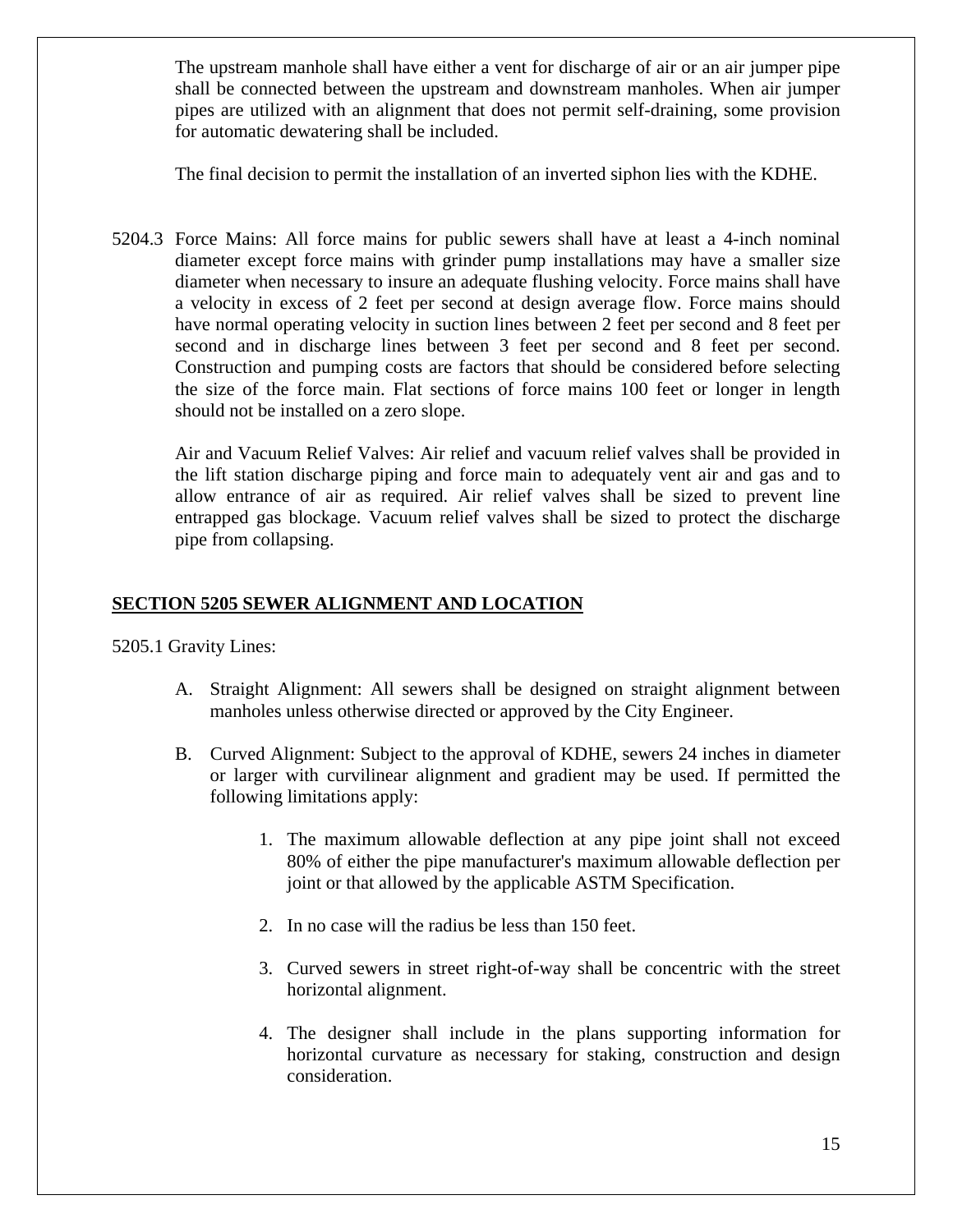- C. Location:
	- 1. General: Sanitary sewers should be located within streets or alleys or, if necessary, in a permanent easement on private property. Imposed loading shall be considered in all locations. Manholes should be located outside of paved areas and not within water courses.

Not less than three (3) feet of cover shall be provided over the top of the pipe in street and alley right of-way. In all other areas, not less than thirty (30) inches of cover shall be provided over the top of the pipe. Sanitary sewers shall be located deep enough to serve existing basements proposed basements or the first floor of buildings with no basements.

- 2. Easements: Where public sanitary sewers are located outside of existing rights-of-way a minimum permanent easement of ten (10) feet (five feet from the centerline in each direction) and the necessary temporary construction easement shall be provided. In addition, provisions shall be made for access to maintain the entire sanitary sewer system. The types and sizes of equipment used for sewer maintenance shall be considered for both manhole location and access easements.
- 3. Streams:
	- A. Alignment: Sewers crossing streams should be designed to cross the stream as nearly perpendicular to the stream flow as possible and shall be on a constant grade. Sewer systems shall be designed to minimize the number of stream crossings. Sewers adjacent to streams shall be located outside of the stream bed and sufficiently removed to provide for future possible stream widening and to prevent siltation during construction.
	- B. Cover Depth: The top of all sewers crossing streams shall be at a sufficient depth below the natural bottom of the stream bed to protect the sewer line.

All sewers crossing drainage ways with less than 3 feet of cover depth shall be encased in concrete plans. In no case shall the top of the encasement be above the stream bed.

- C. Structures: Manholes or other structures shall be located as they do not to interfere with the free discharge of flood flows of the stream as required by the agency governing the stream.
- D. Materials: Sewers crossing streams shall be concrete encased unless designed using reinforced concrete pipe or ductile iron pipe.
- E. Stream Crossing Restoration: Stream crossing restoration informations shall be submitted and approved by KDHE as a part of the permit approval process. The submitted information shall insure that the stream channel and banks have been restored to better than pre-existing conditions and measures have been to address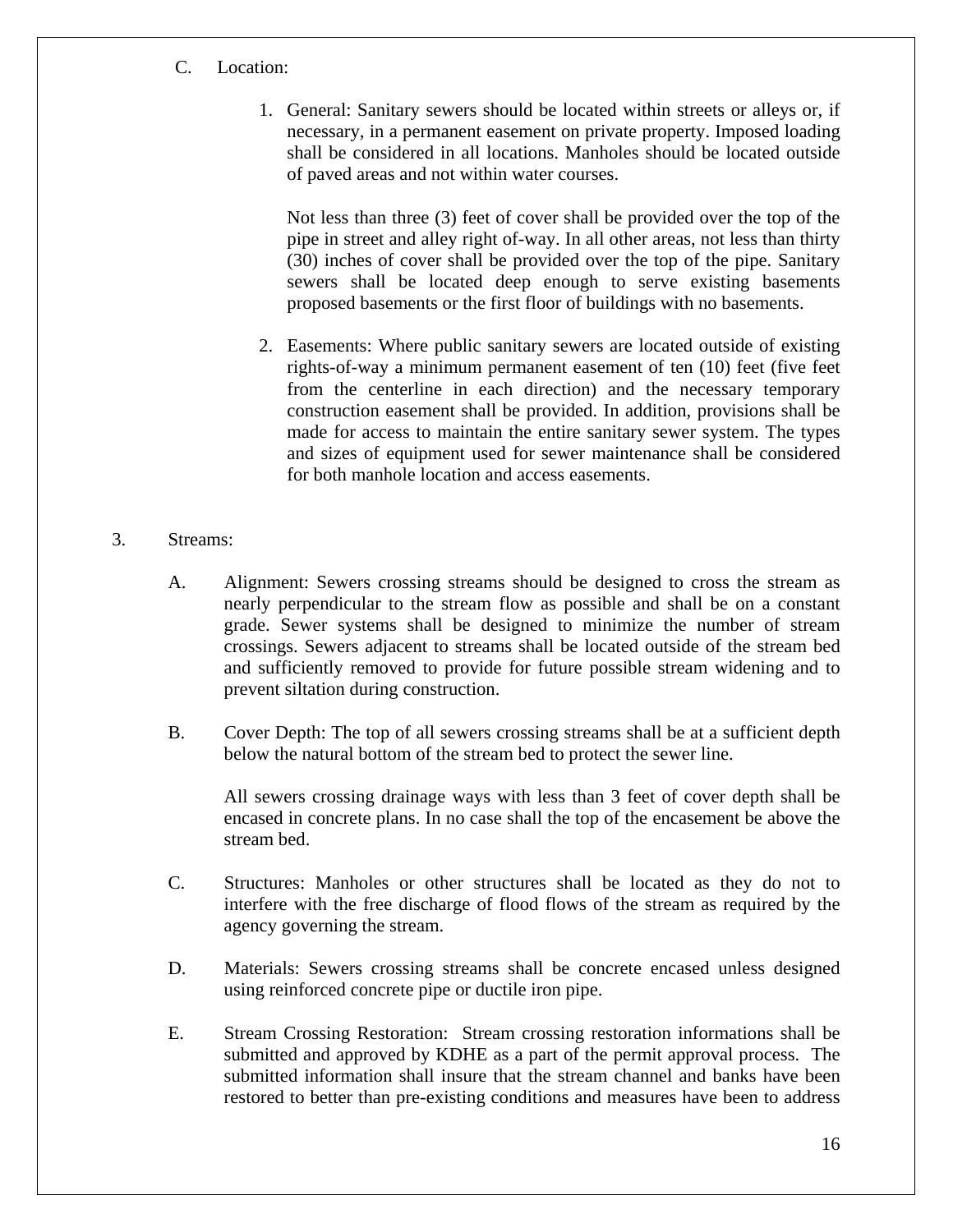scour and erosion possibilities.

.

4. Aerial Crossings: This type of installations should be avoided except when no feasible alternative is possible because of terrain or infrastructure constraints. All aerial sewer crossings must be prior approved by the City Engineer. When joints are allowed by the City Engineer support shall be provided. The support shall be designed to prevent frost heave, overturning, and settlement.

Aerial crossings shall be designed using CL 52 Cement Lined DIP insulated with a Polyurethane Foam and wrapped in 20 Gauge Galvanized Spiral Lock pressure pipe. Pre-approved product: Insulted tech piping or equivalent.

The aerial crossing shall be located so as not to interfere with the flow of the stream as required by the agency governing the stream.

Precautions against freezing such as insulation and increased slope shall be provided. Expansion jointing shall be provided between above-ground and below ground sewers.

# 5. Utility Protection:

a. Water Line: Sanitary Sewers are to be designed to pass a minimum of 2 vertical below water lines measures from outside diameter of pipe to outside diameter of pipe. In instances where the sewers do not pass 2 vertical feet below a water line, either a minimum of 6" of concrete encasement of the sanitary sewer must be installed to a distance of 10 feet in each direct from the outside edge of the water line pipe, or DIP pipe shall be used for the location meeting the same distances as encasement. This protective measure applies to all crossings where the sanitary sewers pass above water lines, and to public lines and service connection lines located in easements and rights-of-ways. The crossing shall be arranged so that the sewer joints will be equal distance and as far as possible from water main joints.

Water and sanitary sewer lines shall not be placed in the same trench or excavation.

b. Water Works Structures: Sewer line, i.e., house connections, laterals, trunk lines, interceptors, force mains, etc., shall not be constructed within a 100 foot radius of a public water supply well. Greater separation may be required where soil and drainage conditions indicate the need for greater protection.

Sewer lines constructed of cast iron or solvent welded plastic pipe materials may be constructed within 10 feet of a private water supply well. Sewer lines constructed of non-watertight materials must be at least 50 feet from a private water supply well.

c. Gas, Electric, Telephone, Storm Sewers and Other Utility Lines: A minimum horizontal distance of five (5) feet should be maintained between parallel sanitary sewer lines storm sewers and utility lines other than water lines.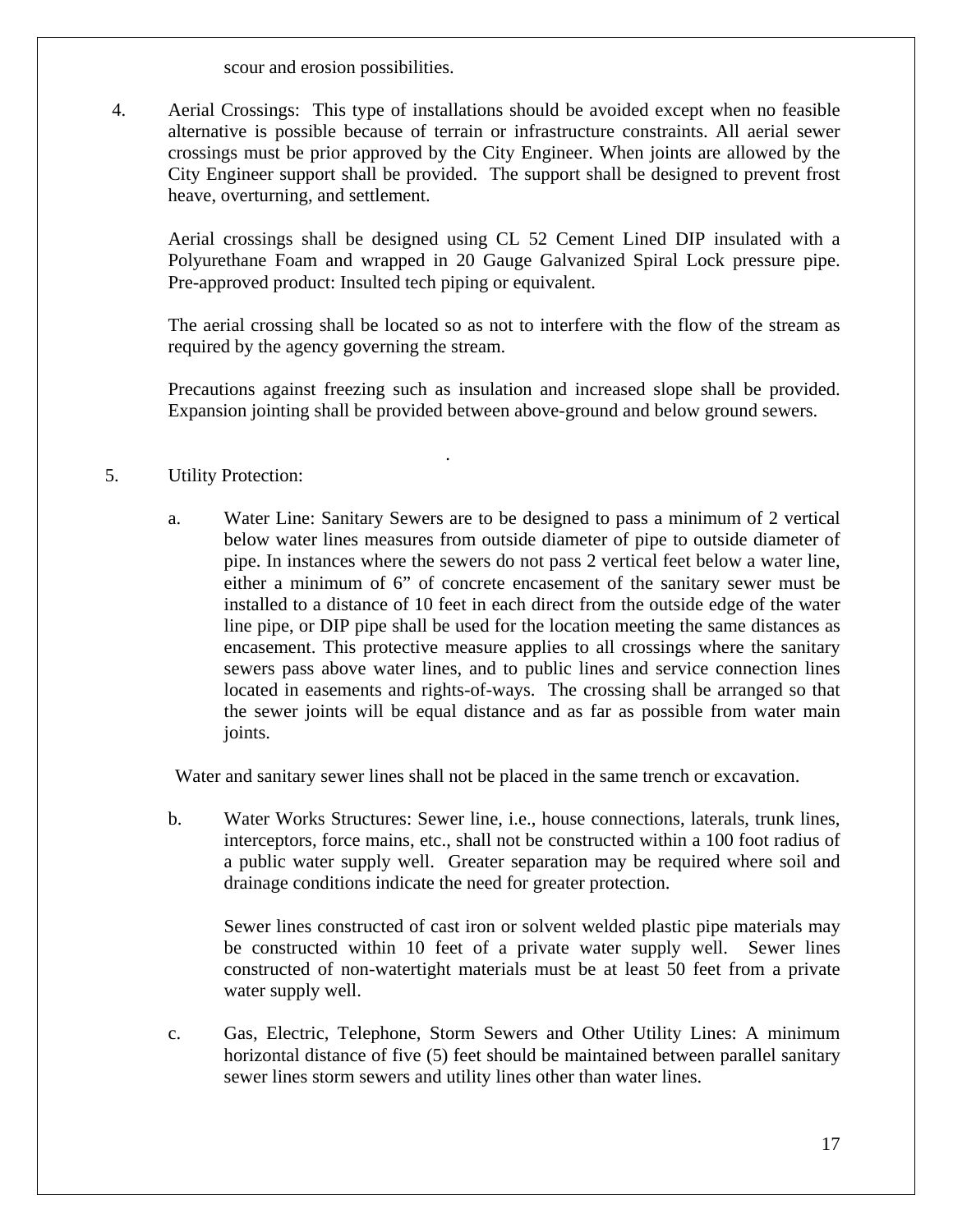The vertical separation between storm sewers and sanitary sewers should be two (2) feet minimum. If tees and wyes are installed, they should be routed from under gas, electric, telephone, storm sewer and other utility lines.

6. Steep Grades: Sewers on 15 percent slope or greater shall be anchored securely with concrete anchors or approved equal, where spaced as follows: Not over 100 feet for grades 15-20 percent; not over 36 feet center to center for grades 20 percent to 35 percent; not over 24 feet center to center for grades 35 percent to 50 percent: and not over 16 feet center to center for grades 50 percent or greater.

5205.2 Force Mains: Force mains should be placed in the street or alley right-or-way or if necessary in a permanent easement on private property.

Force mains shall be placed at least forty-two (42) inches below the finished grade and generally may follow the topography of the terrain. The location of force mains with respect to water mains and other Utilities, aerial crossings, stream crossings and steep grades shall be the same as for gravity sewers.

5205.3 New Development Building Services:

- A. Where sewers are located in the street or alley right-of-way a connection (wye, tee, saddle or stub) shall be provided for each building site in new development. The connection shall be extended with a service line to the property line of the building site. The connection shall be designed to provide a vertical angle of not less than thirty (30) and no more than forty-five (45) degrees to the horizontal centerline plane of the sanitary sewer.
- B. In conformance with the applicable plumbing code, a minimum drop shall be provided of not less than 3.0 feet between the basement floor elevation and sanitary sewer flow line elevation at the point of service line connection. The minimum basement floor elevation which sanitary sewer service can be provided shall be indicated. Consideration shall be given in providing sufficient depth where extra long connections, deep building service connections, or other atypical conditions may exist. Service line stubouts shall be referenced to the downstream manhole and the centerline of the sewer. Stubouts at angles other than 90 degrees off of the sanitary sewer shall be referenced by providing the angle between the sewer line and the service line and distance along the service line stubout.

#### **SECTION 5206 SEWER APPURTENANCES**

#### 5206.1 MANHOLES:

- A. General: Manholes shall conform to the standards of the City of Manhattan.
	- 1. Supplied manholes shall conform to ASTM C478.
- B. Manhole Casting: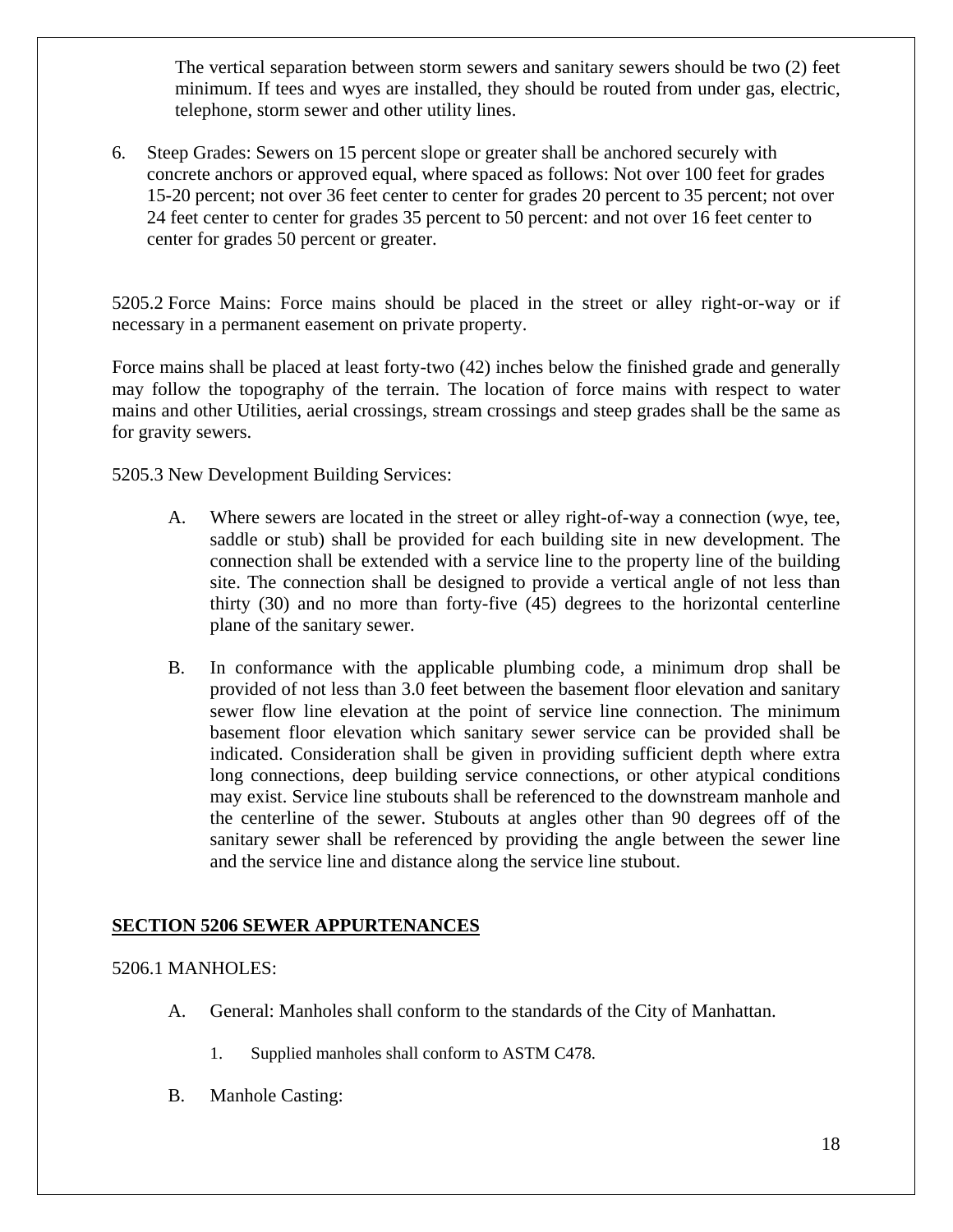- 1. Flooding: When located in areas subject to inundation by flooding or sheet flow, un-vented and bolted covers shall be provided.
- 2. Internal Pressure: When designed to function with internal pressure, un-vented, gasketed and bolted covers shall be provided and rings shall be anchored to manhole walls.
- 3. Vandalism: When located in areas where theft and vandalism are expected bolted covers may be required.
- 4. Larger than 15-inch Diameter Sewers: When the diameter of the manhole's outgoing sewer is at least 15-inches, bolted covers shall be provided.
- C. Inverts: The difference in elevation between the invert of any incoming sewer and the invert of the outgoing sewer shall not exceed 24 inches except where required to match crowns. When a sewer joins a larger one, the crown of the smaller sewer shall not be lower than the crown of the larger. The drop through manholes shall be as tabulated below.

| Deflection Angle   | Drop through   |  |
|--------------------|----------------|--|
| Range (degrees)    | Manhole (feet) |  |
|                    |                |  |
| 0 to less than 10  | 0.1            |  |
| 10 to less than 45 | 0.1            |  |
| 45 and greater     | 02             |  |

D. Drop Manholes: Drop manholes should be avoided when possible. Freefall drop manholes shall not be used. Inside drops are discouraged and shall require special approval by the City engineer. Where inside drops are used, the incoming flow shall be piped to the manhole invert.

An outside or inside drop pipe, when an inside pipe is used, with a fall greater than 2 feet, a minimum 60" diameter structure shall be provided for a sewer entering a manhole at an elevation of 24 inches or more above the manhole invert. The outside drop pipe shall be protected against breaking or settling by the use of concrete encasement. For pipe diameters of 8 inches to 12 inches, the drop pipe shall have the same nominal diameter as that of the incoming sewer. For larger pipe sizes, a minimum 12-inch diameter drop pipe shall be provided.

- E. Diameters: The minimum horizontal clear distance within the barrel of manholes shall be 48-inches.
- F. Adjustment Rings: The minimum inside diameter of manholes shall be 42 inches. The minimum diameter of entry ways shall be 22 inches.
- G. Steps: Manholes shall not be equipped with steps. Maximum number of adjustment ringers should not exceed a total hieght of 24 inches.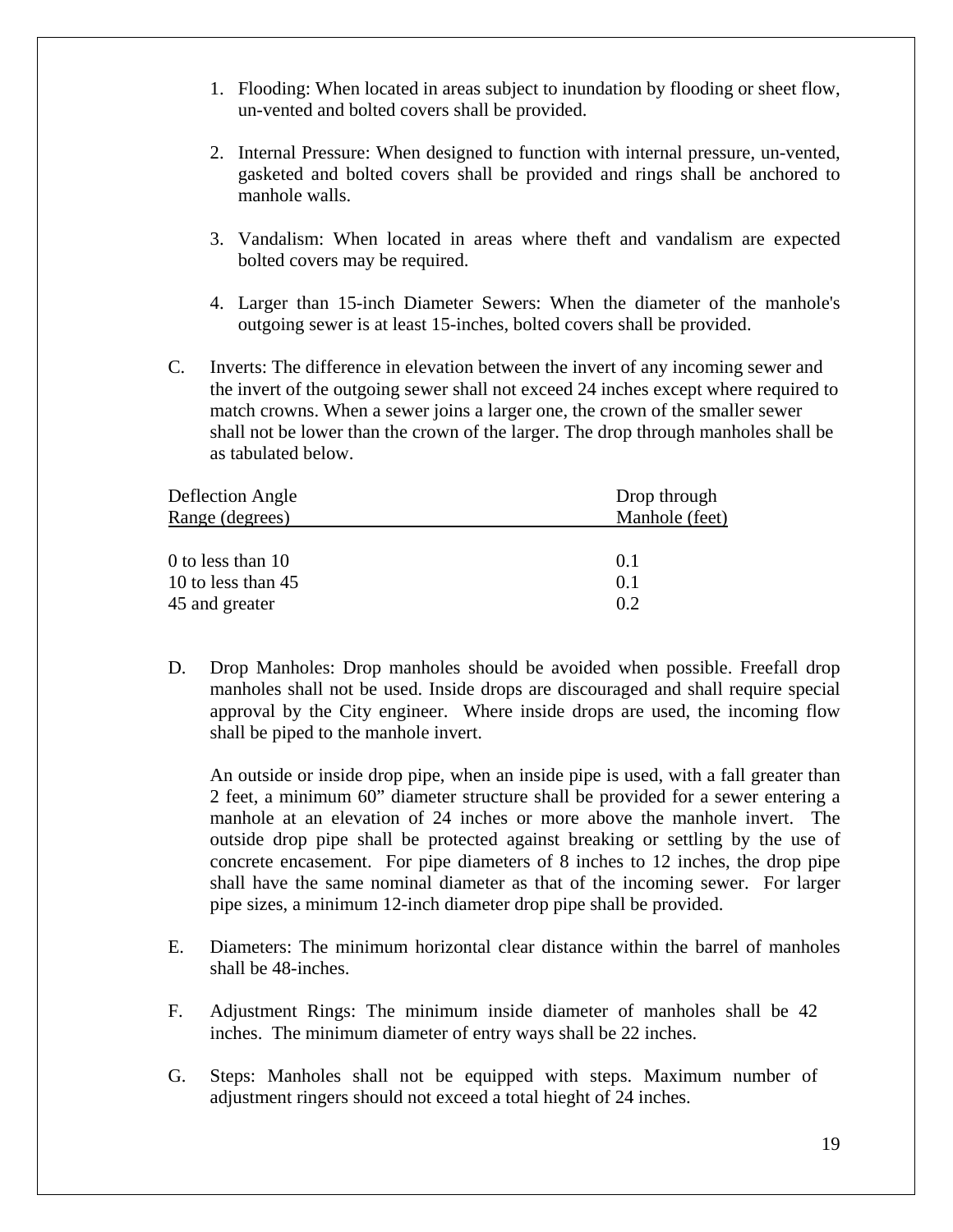- H. Cleanouts and Lamp holes: The use of cleanouts and lamp holes is prohibited.
- I. Manhole Location: Manholes shall be installed at the end of each line, changes in pipes size, grade at intersections and at changes in alignment except for curved sewer. The distances between manholes shall not be greater than 400 feet for sewers 18" and smaller and 500 feet for sewers 21" and larger. When a sewer is located in an easement not abutting street or alley right-of-way, access shall be provided to all manholes

# **SECTION 5207 LIFT STATIONS**

#### 5207.1 General:

- A. Lift stations are pumping facilities which are used to convey wastewater from a point beyond which gravity flow is not practical.
- B. All lift stations shall have at least two pumps with the size and number of pumps such that the rated capacity of the lift station can be met with the largest pump out of service.
- C. The time between starts for any given pump shall be a minimum of 10 minutes with maximum number of starts per hour not to exceed that recommended by the pump motor manufacturer.
- D. Unless equipment or facilities are provided which will limit the size of solids reaching the pump suction lift station pumps shall be capable of passing 3-inch diameter sphere.
- E. Air and Vacuum Relief Valves: Air relief and vacuum relief valves shall be provided in the lift station discharge piping and force main to adequately vent air and gas and to allow entrance of air as required. Air relief valves shall be sized to prevent line entrapped gas blockage. Vacuum relief valves shall be sized to protect the discharge pipe from collapsing.
- F. All equipment in the lift station wet well and that equipment or which can be exposed to gases from the wet well shall conform to the National Electric Code Class I, Group D, Division l.
- G. The City of Manhattan's Sanitary Sewer Lift Station Detail Sheet shall be submitted to KDHE along with pertinent information concerning float settings and other project specific information as required by KDHE as part of the permit approval process.

5207.2 Types: Acceptable types of lift stations are as follows:

- A. Dry well:
	- 1. Flooded suction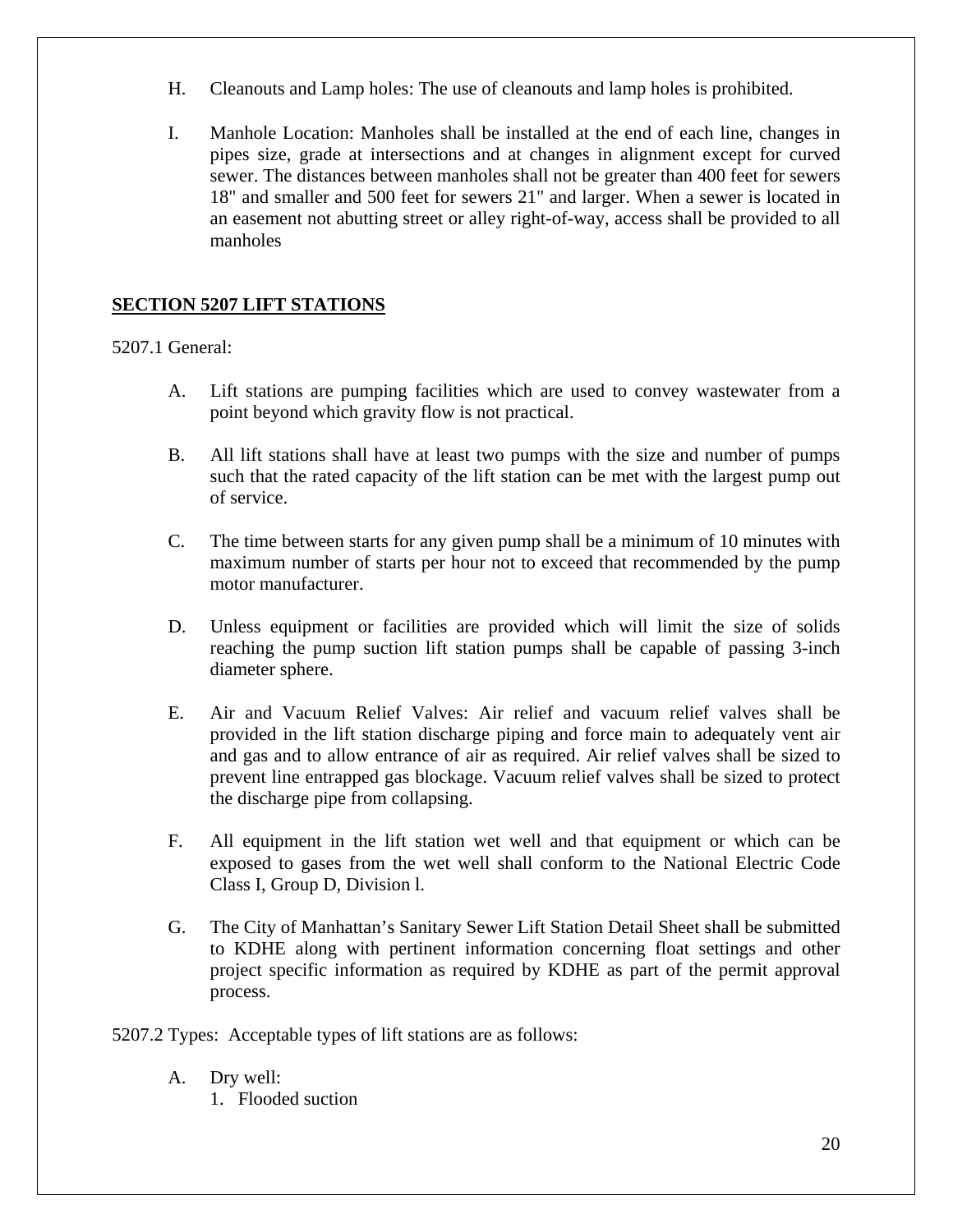- 2. Wet well mounted with vacuum primed
- 3. Wet well mounted with self-priming pumps
- B. Wet well:
	- a. Submersible pump and motor
	- b. Wet well centrifugal with motor located above the wet well

# 5207.3 Layout and Siting:

- A. Lift stations shall be located on public properties or on easements allowing for construction and access for maintenance of lift station structures, piping, valves, electrical service and all other required appurtenances.
- B. A detailed general layout detail of the proposed lift station site that includes the routing of commercial power,, orientation or wet well and valve vault, control panel, and site access shall be submitted to KDHE. In addition to the general project layout required for all sanitary sewer projects.
- C. Lift station sites should be fenced to adequately protect the lift station equipment.
- D. All weather vehicular access shall be provided to lift station sites. Adequate vehicular turnaround shall be provided. Lift station structures and equipment shall be suitably protected from vehicular damage.
- E. To allow for maintenance, access shall be available to all mechanical equipment. Means of access shall meet all applicable requirements of the latest edition of applicable OSHA regulations. Access doors and hatches to lift station structures and control panels shall be equipped with lockable features.
- F. Lift station wet and dry wells shall be vented with vent openings which prevent entrance by birds, small animals and rain. Wet well vents shall be equipped with odor control facilities where required. Wet and dry wells may be ventilated continuously or intermittently. Wet wells shall be ventilated at the rate of at least 12 air changes per hour if vented continuously and at the rate of at least 30 air changes per hour if vented intermittently. Dry wells shall be ventilated at the rate of at least 6 air changes per hour if vented continuously and at the rate of at least 30 air changes per hour if vented intermittently.
- G. Allowance shall be made for removal of all equipment and piping through access openings.
- H. Adequate space shall be provided around piping and equipment located inside structures such that personnel can perform all tasks as required for maintenance, removal and replacement of equipment.
- I. A hoisting system for maintenance of the lift station shall be provided when an alternate means for equipment removal is not available.
- J. Lift station structures and equipment shall remain fully operational and accessible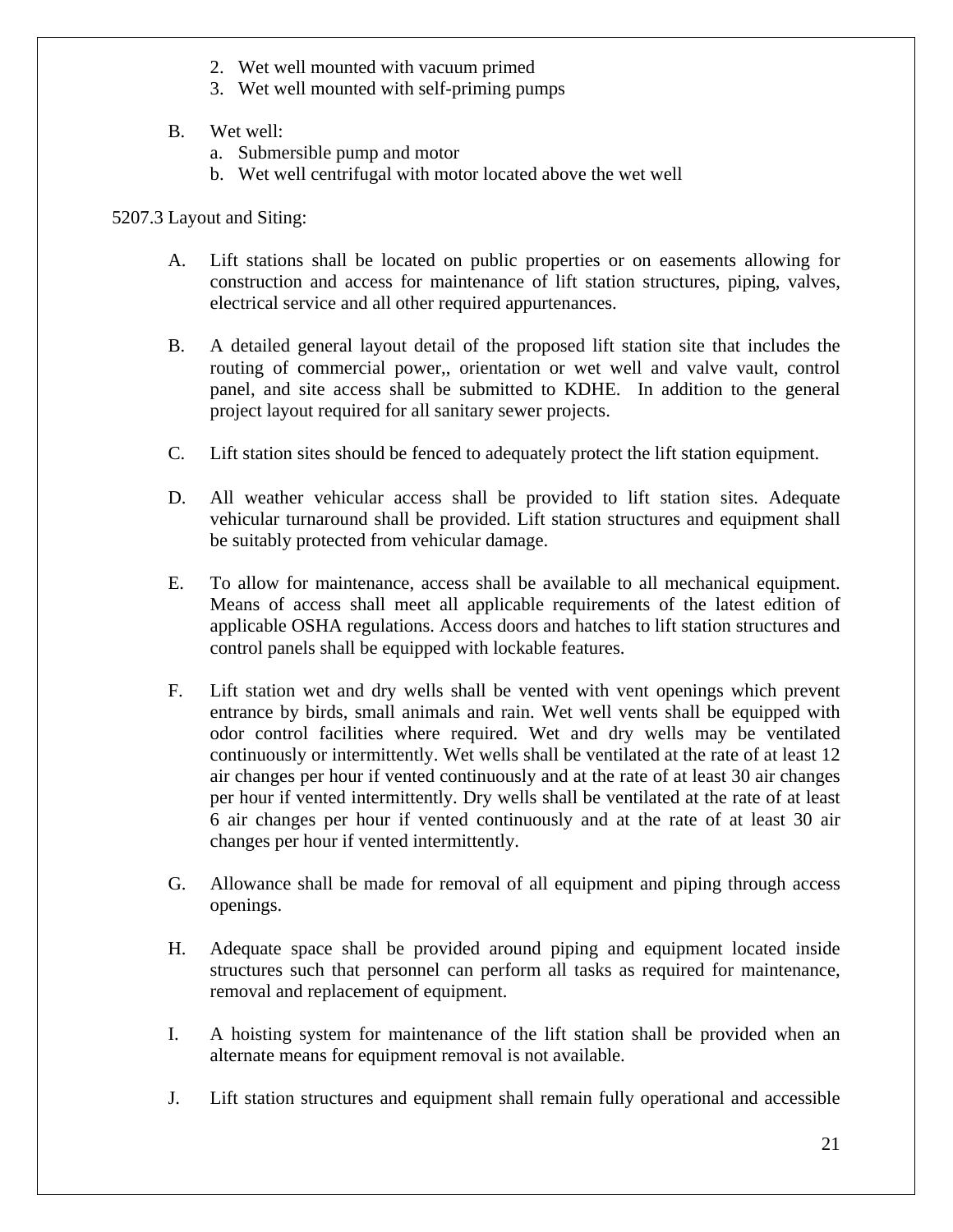during the 25-year flood. Lift station structures and electrical and mechanical equipment shall be protected from damage by the 100year flood.

5207.4 Power Supply:

- A. Pumping facilities shall be designed to operate using available utility power. The design of the pumping facilities shall be coordinated with the supplying electric utility and meet their requirements. Transformers may be required to provide proper voltage for the lift station.
- B. Autotransformer starters shall be used when required by the electric utility or by the City of Manhattan.
- C. Provision for continued operation during power outages shall be made and based on protection of property safety considerations and the most cost effective alternative which affords the protection acceptable to the City. Acceptable options include: overflow retention basins, standby power generating equipment, alternate electric power supply or alternate pump motor.
- D. Normal utility power supply shall provide power for pump motor starting as well as lights, ventilation and other auxiliary equipment necessary for safe and proper operation of the lift station. Sequencing controls shall be provided for staging the starting of pump motors unless the power supply is adequate to stare all pump motors simultaneously while other electrical equipment is in operation.
- E. Transfer from normal power to emergency or alternate power may be accomplished automatically or manually. When manually transferred, adequate storage of wastewater shall be provided to allow time for the transfer to be implemented.

5207.5 Monitoring and Control:

- A. All monitoring and control equipment shall be located outside of the wet well.
- B. Alarm systems shall be provided which activate in the event of any of the following:
	- 1. Power or pump failure
	- 2. Use of a standby or lag pump
	- 3. Unauthorized entry
	- 4. High wet well level
- C. A telemetry system shall transmit alarm signals to the desired location and/or audiovisual alarms provided locally at the discretion of the City.

#### 5207.6 Appurtenances:

A. The proper type of isolation valves shall be provided in the suction line of each pump between the wet well and the pump (this shall not apply to submersible or to vacuum primed lift stations) and in the discharge piping of each pump after the